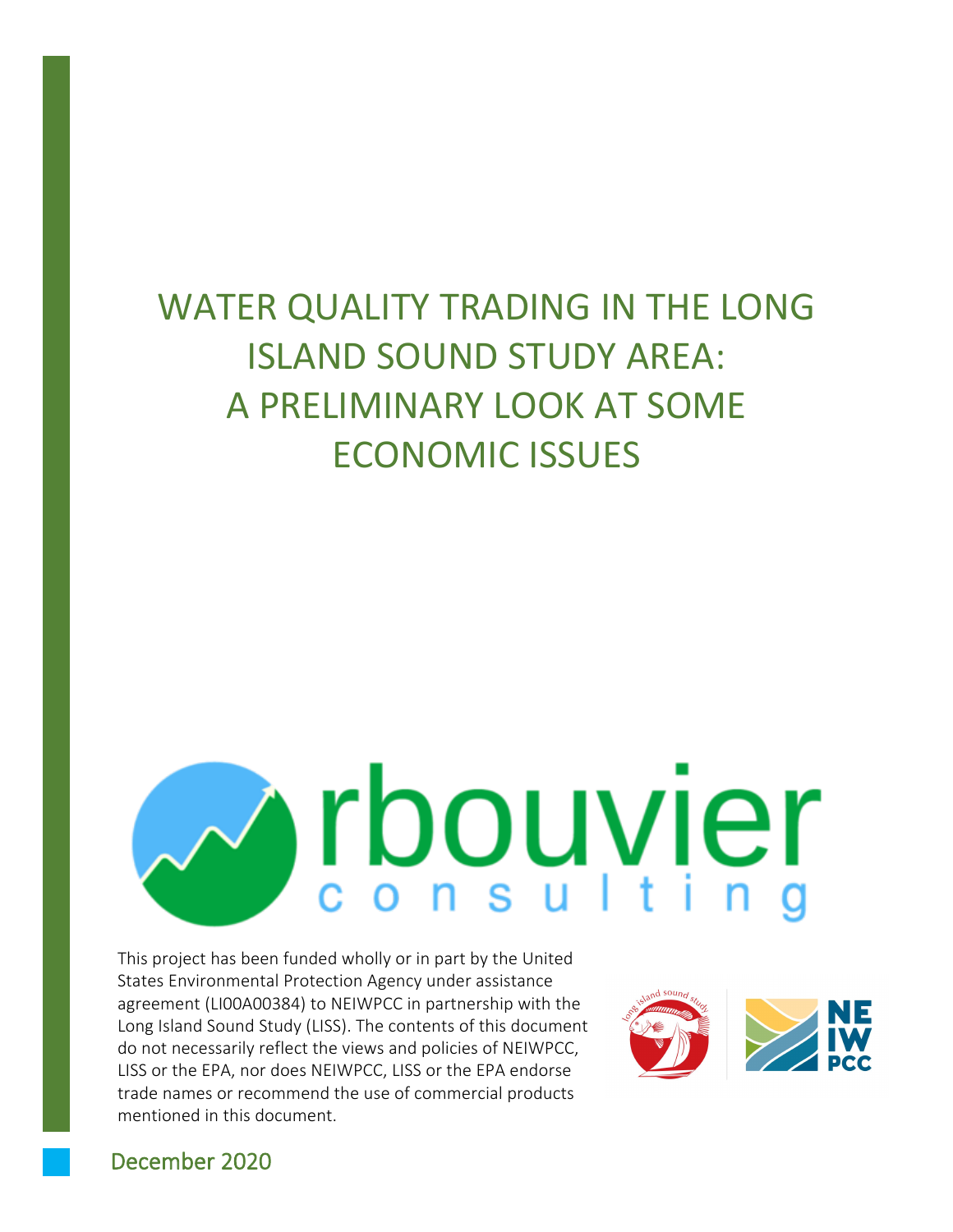# **1. Introduction: Water Quality Trading and "Policy Utopias"**

While markets for environmental goods have been around for a long time (for example, sulfur dioxide trading and carbon markets), markets for water quality trading have been slow to develop. A rather astounding amount of effort - spanning decades and entire academic careers - has been devoted to determining why water quality trading markets are not as robust as their air emissions counterparts.

Unlike a typical commodity, economists and policy makers must *create* a market for pollution trading. That creation requires policy choices to be made, the determination of which can drive further "wedges" between supply and demand. These policy choices include *trading ratios* (section 2), which may be decided in response to *risk and uncertainty* (section 3); *baseline determination* (section 4), which may limit eligibility to engage in the market, but may also determine the degree to which reductions are *additional* (section 5); *market structure* (section 6); and other institutional factors such as *credit banking* (section 7) and *credit stacking* (section 8). *Transactions costs*, while not a direct policy choice, are nonetheless an essential determining factor of the success or failure of a program, and include monitoring and enforcement costs as well as administrative costs (section 9). Finally, as markets are part of, not apart from, society, social considerations include *trust, norms, and communication* (section 10); and *distributional issues*, such as environmental justice and the possibility of hot spots (section 11).

Figure 1 shows a conceptual model of a nutrient trading market, as illustrated in Hoag et al. (Hoag et al., 2017). The ideal market price and quantity supplied are found where the downward-sloping solid demand curve intersects with the upward-sloping solid supply curve. Anything that increases a supplier's costs will tend to shift the supply curve up and to the left (the dashed supply curve), while anything that increases the cost to the buyer will shift the demand curve down and to the left (the dashed demand curve). If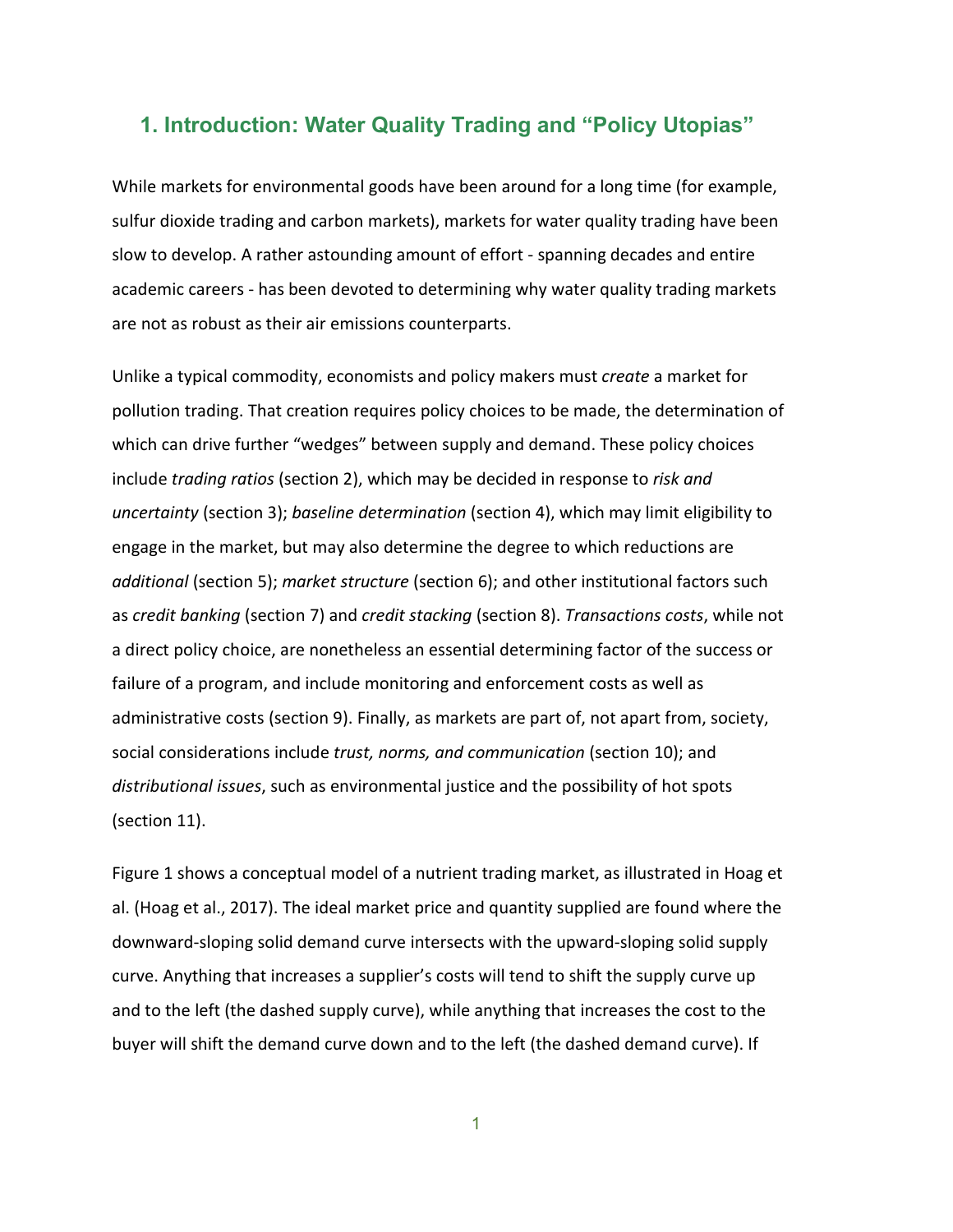costs increase enough so that the demand and supply curves do not intersect, there will be no market.



*Figure 1: Conceptual Supply and Demand Model for Nutrient Trading Credits, with Marginalizing Effects*

Source: Adapted from Hoag et al., 2017.

Hoag et al. (Hoag et al., 2017) identified three environments required for a viable trading market:

> (1) an amenable *physical environment* with a commodity to trade, sufficient physical supplies, and sufficient physical demand; (2) an amenable *economic environment* with willing buyers and sellers, familiarity with the commodity and its controls, and a viable market infrastructure; and (3) a friendly *institutional environment* with willing policy makers/agencies with the necessary expertise, flexible regulations, and sufficient institutional commitment (Hoag et al., 2017).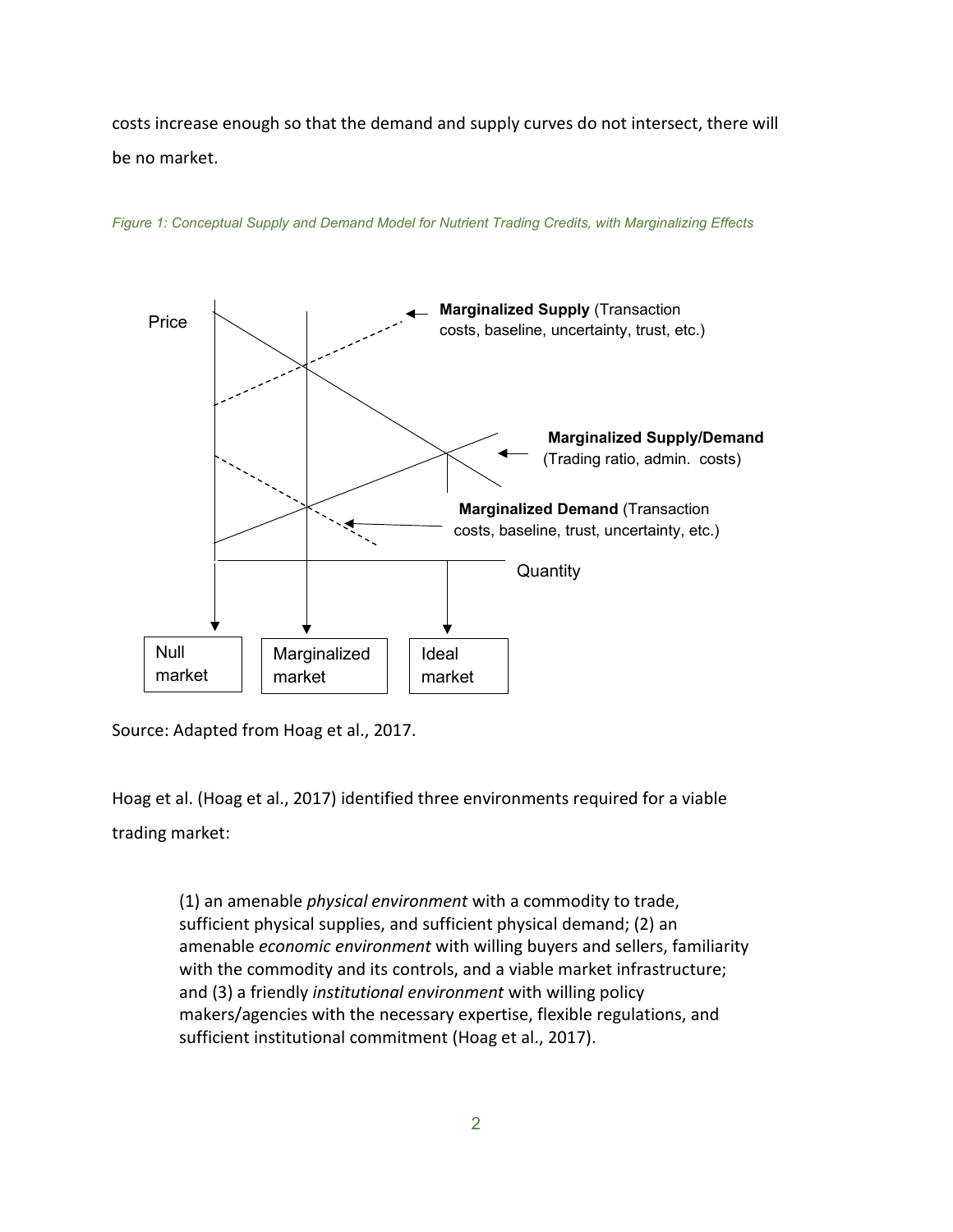A strong physical environment, Hoag et al. find, is most likely to be found where water quality is a concern and where both point and nonpoint sources can be found in abundance within the same watershed. They estimate the potential supply and demand by investigating the number of watersheds across the contiguous United States that do not meet their designated water quality standards, and by determining annual total nitrogen and total phosphorus loads from both point and nonpoint sources. Their results imply that only about 5 percent of impaired watersheds have feasible supply and demand conditions for nitrogen trading, and about 13 percent of watersheds are in the "Goldilocks zone" for phosphorus trading (Hoag et al., 2017).

Where the Long Island Sound Study Area falls on the spectrum between a "null market" and an "ideal market" rests in part on the characteristics of the study area, as well as the rules that policy makers establish. The remainder of this report investigates these policy choices, whereas the characteristics of the study area will be considered in a later report. Recommendations are based on a review of the academic literature and are to be considered preliminary. Recommendations specific to the Long Island Sound Study Area will follow after an inventory of the area is complete, as well as discussions with individuals associated with successful pointnonpoint trading programs.

# **2. Trading Ratios**

One of the biggest policy decisions in designing a water quality trading program is choosing a trading ratio. Because pollution abatement from nonpoint sources is by its nature stochastic and measurement is difficult, some ratio of point to nonpoint sources is necessary. A healthy if somewhat esoteric debate has arisen among economists as to the appropriate trading ratio. In most actual cases the trading ratio is above one - in other words, to avoid reducing its load by one unit, a point source would be required to purchase more than one unit from a nonpoint source (Malik et al., 1993). Such a trading ratio may be optimal under certain (political) circumstances. However, from an economic perspective, Horan and Shortle (Horan & Shortle, 2005) argue that a trading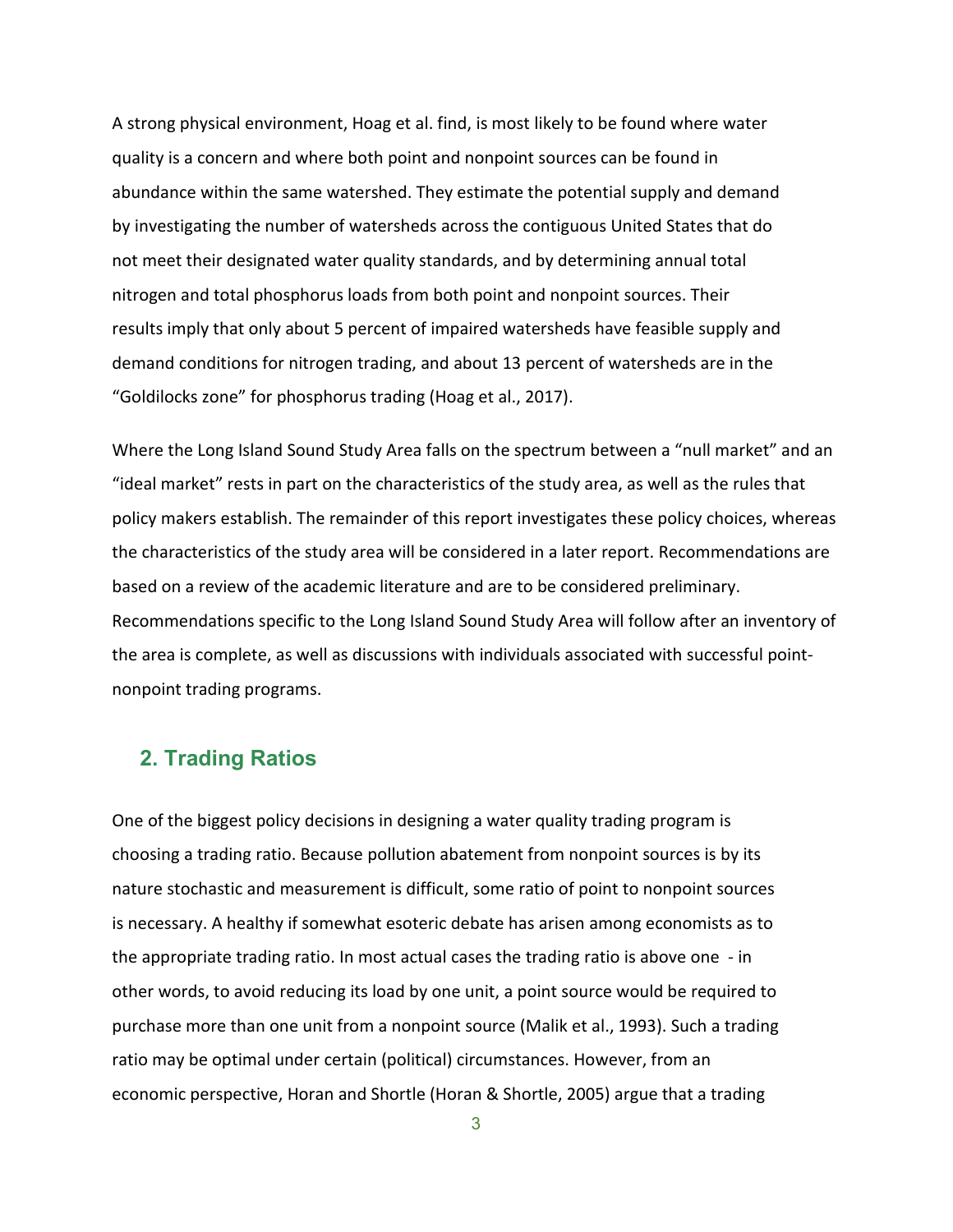ratio of less than one might be more appropriate under certain circumstances. They point to two different sources of uncertainty (see section 3): uncertainty due to stochastic nonpoint loadings and uncertainty about the effectiveness of nonpoint source pollution controls. They argue that a low trading ratio (making it less expensive for the point source to buy reductions from the nonpoint source) is "socially beneficial because it leads to a reduction in variability of loadings that could not have been achieved if the abatement were conducted by the point source alone" (Horan & Shortle, 2005). However, a high trading ratio may be called for because of the uncertainty in the effectiveness of nonpoint controls.

Furthermore, the "correct" trading ratio should, theoretically, reflect the ratio of the marginal enforcement costs between point and nonpoint source: "An increase in the marginal enforcement costs for the nonpoint source [should] raise the optimal trading ratio, shifting abatement towards the now relatively less expensive point source (Malik et al., 1993). However, in reality, trading ratios do not vary once established.

An interesting question arises regarding "which risk" the trading ratios are meant to address. Horan points out that a regulator may select a trading ratio that is larger than economically efficient because of its desire to reduce political risk (that is, the risk associated with uncertain pollution controls) as opposed to socially perceived risk (the risk associated with uncertain environmental impacts). If that is the case, he continues, there are two probable repercussions:

First, environmental risk will be inefficiently managed, leading to larger expected damages at the margin. Second, a larger trading ratio means that point sources will have fewer incentives to take advantage of cost savings that may come from trading with nonpoint sources. Thus, the result of the political–economic model may be larger expected damages and larger control costs than what is economically optimal.

One interesting proposal is to set trading ratios based on attenuation rates (Keller et al., 2014). Attenuation is the fraction of nutrient input removed per kilometer of stream reach. It is a function of several variables, including flow rates, slope, river channel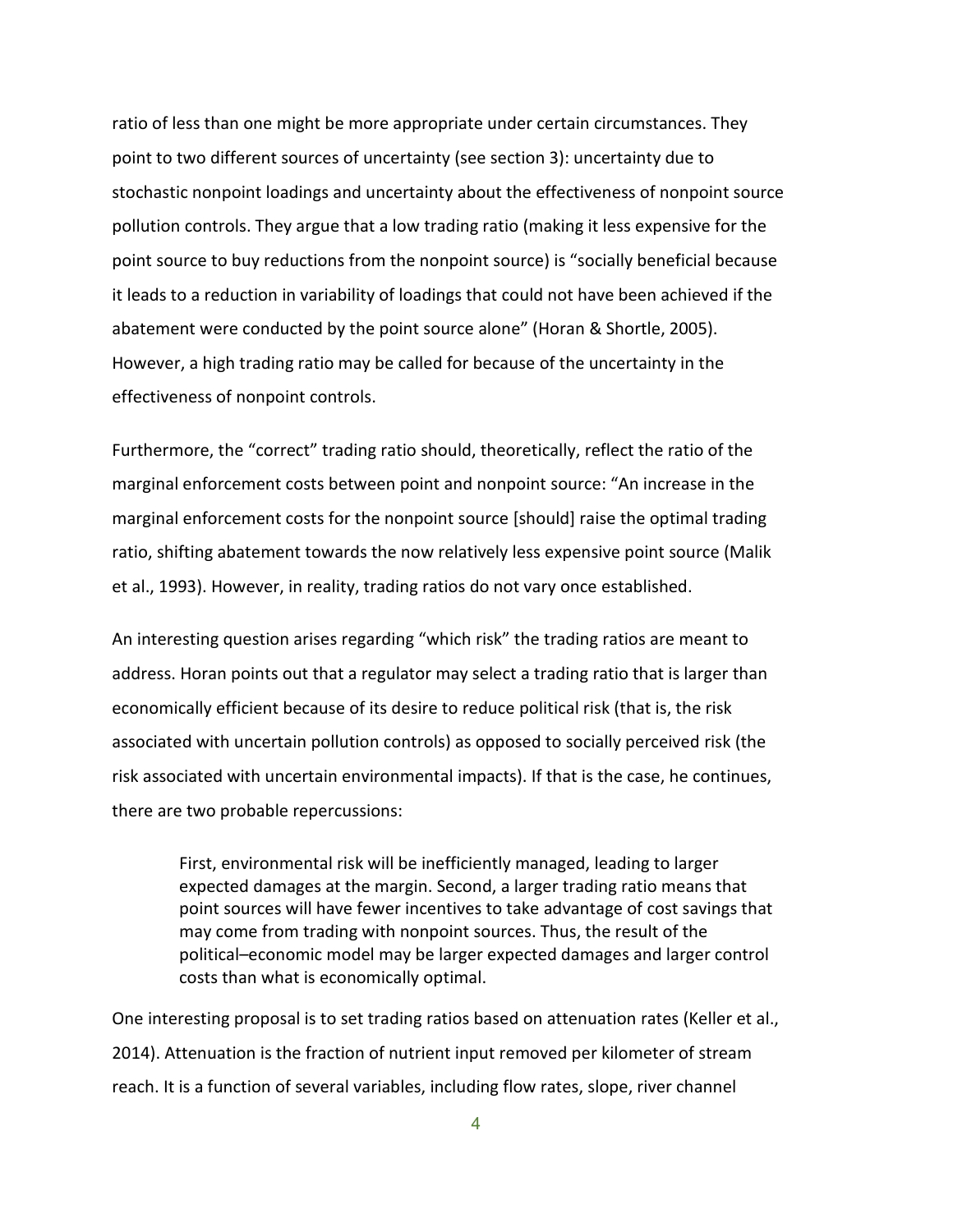depth, and land use (e.g., forested versus urban versus agriculture). Keller et al. develop a formula by which a trading ratio could be developed:

 $CRPOU = (F<sub>farm-to-river</sub> × F<sub>in-stream</sub> × F<sub>equivalence</sub> × F<sub>safety</sub>)LR$ 

where:

CRPoU = credit at point of use (PoU);

 $F_{\text{farm-to-river}}$  = attenuation from point of credit generation (e.g., farm, stormwater BMP, point source) to edge of river;

 $F_{in-stream}$  = in-stream attenuation from entry point to PoU;

Fequivalence = accounts for load reduction in different N or P species than needed at the point of use;

Fsafety = safety margin for uncertainties in attenuation calculation;

and LR = load reduction at the point of credit generation (Keller et al., 2014).

They recommend that, since attenuation coefficients vary according to local conditions, each watershed should be modeled to develop watershed-specific parameters. Using Monte Carlo simulations, the probability distribution of the attenuation coefficients can be developed, and an adequate safety margin selected. Moreover, they believe that trading ratios should be developed considering the location of the buyer and the seller within a watershed, with the safety margin increasing as a function of distance (Keller et al., 2014).

Ghosh and Shortle (2009) likewise recommend against a "one size fits all" trading ratio, instead relying on a "new definition of a pollution credit as a multi-attribute good" (G. S. Ghosh & Shortle, 2009)). The reasons for this are three-fold: 1. Trading ratios should be "optimally differentiated across sources to address differences in relative risk;" 2. Optimal trading ratios between point and nonpoint sources may indeed be less than one, "reflecting the fact that nonpoint sources are often a greater source of risk than point sources;" and 3. Optimal trading ratios "depend on the choices of other market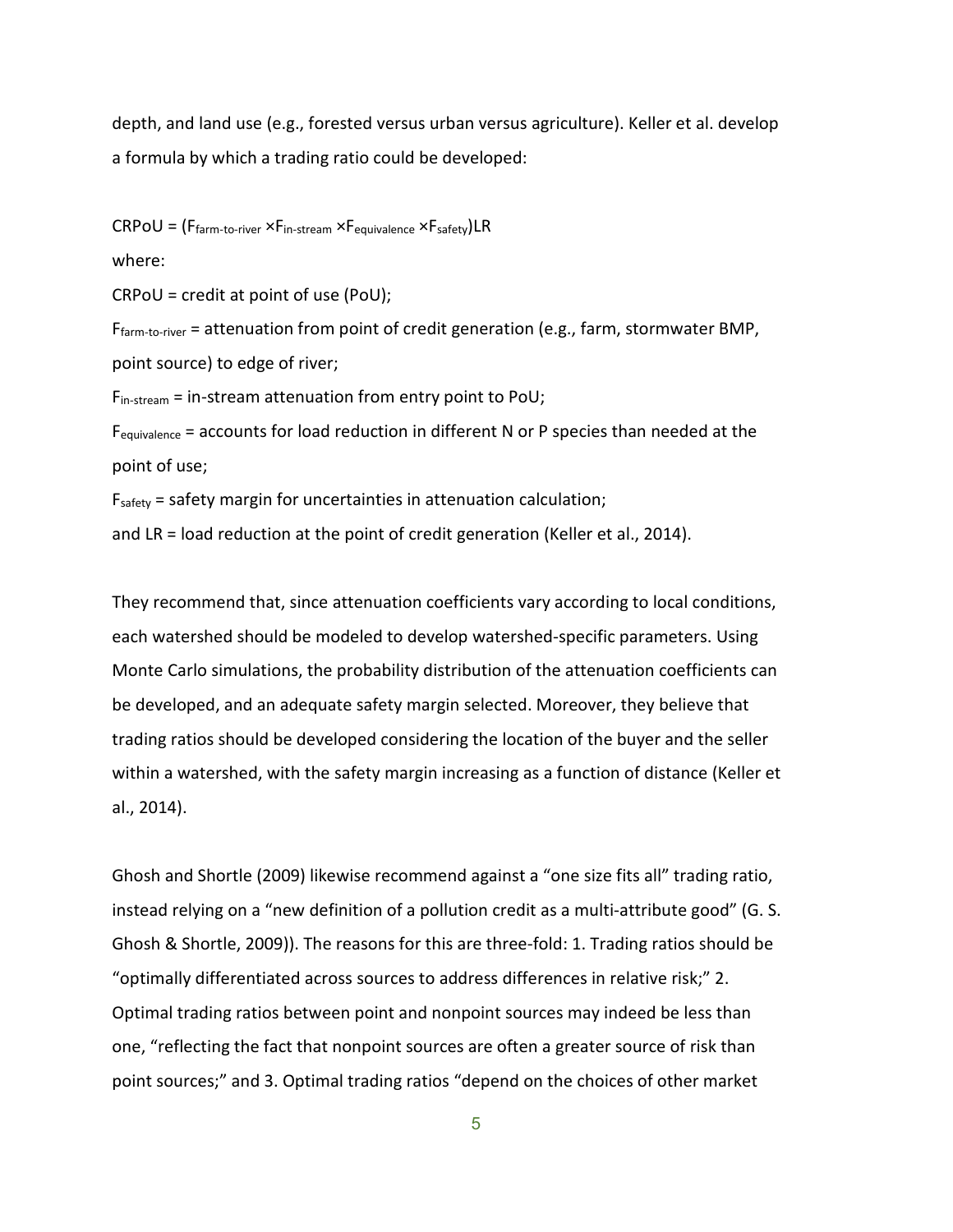design parameters, including the allocation of initial allowances and the cap placed on the aggregate supply of permits, and thus optimality requires selecting these parameters simultaneously" (G. S. Ghosh & Shortle, 2009). They propose that the commodity to be traded should be a function of the mean and the standard deviation of all emissions sources in the watershed. Rather than the environmental agency having to determine the trading ratio (and risk either under- or over-estimating), the environmental agency would only need to provide the underlying distribution of emissions in the watershed.

The 2019 memo updating the 2003 Water Quality Trading Policy recommends the "use of appropriate models and verification practices [that] may eliminate the need for trade ratios which ultimately reduce the value of a water quality credit and increase the cost of participation" (Ross, 2019).

# **3. Risk and Uncertainty**

Walker and Selman (Walker & Selman, 2014) have characterized several different types of uncertainty: biophysical uncertainty, in which the relationship between pollution reduction efforts and actual pollution reduction is not clear; extreme event uncertainty, where events such as extreme rainfall or drought, or even earthquakes or fires, could cause best management practices (BMPs) to fail; behavioral uncertainty, in which point sources, who maintain legal liability for meeting their permit, may be uneasy about entering into an agreement with a nonpoint source due to the uncertainty in their pollution reductions; regulatory uncertainty, in which the potential for shifting policies in the future may inhibit trading; and finally market uncertainty, in which uncertainty about the adequacy of supply and demand could generate reluctance to enter a market.

This document has already discussed biophysical uncertainty elsewhere. However, the other types of uncertainty that Walker and Selman address have not received as much attention in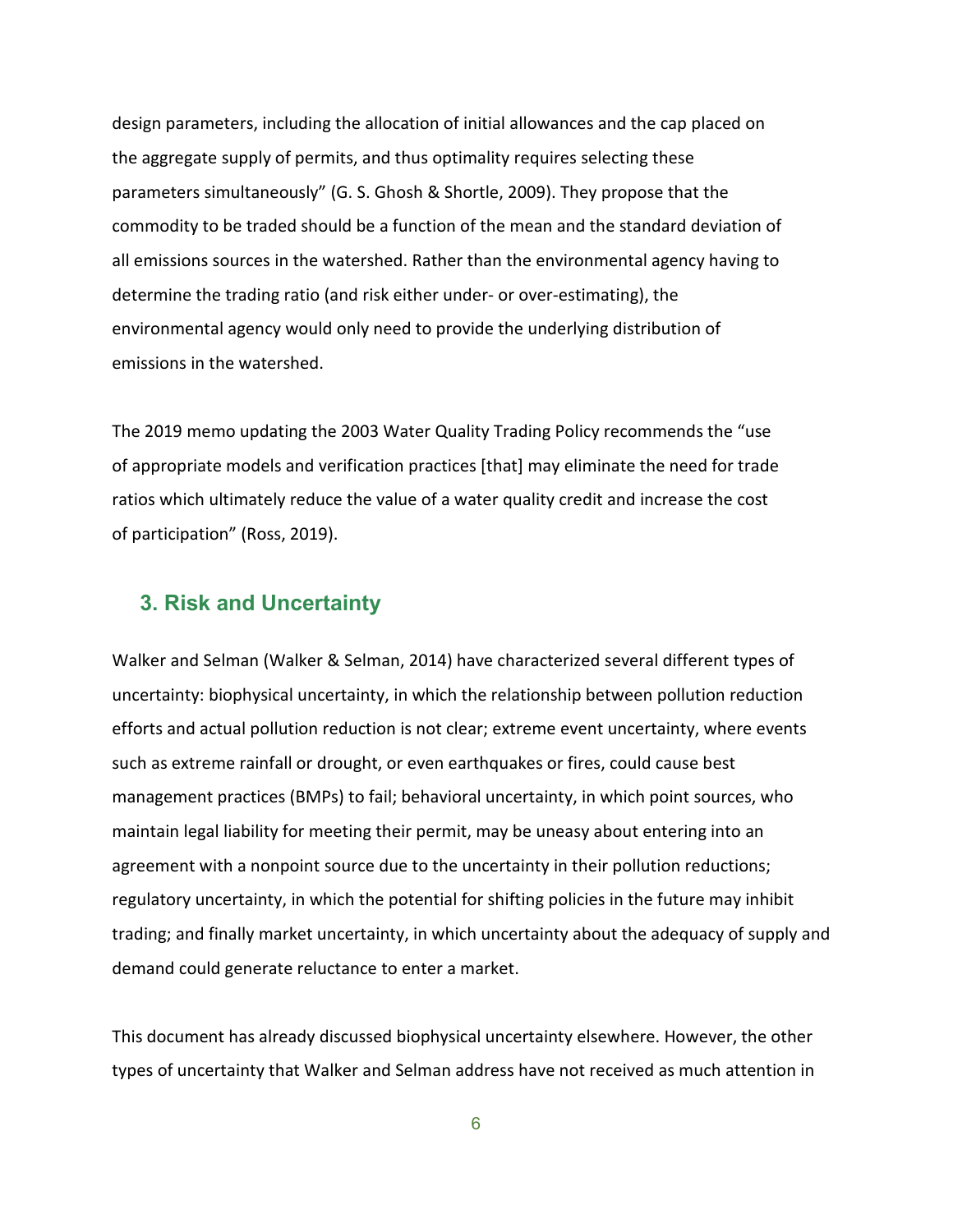the literature. They propose reducing these different types of risk and uncertainty by creating or strengthening regulatory or financial institutions that can act as hedges against possible failure. The table below is adopted from Walker and Selman.

| Type of risk or uncertainty                                         | <b>Possible solutions</b>                                                                                                                                                                                                                                                                                                                                                 |
|---------------------------------------------------------------------|---------------------------------------------------------------------------------------------------------------------------------------------------------------------------------------------------------------------------------------------------------------------------------------------------------------------------------------------------------------------------|
| Biophysical and scientific uncertainty<br>Extreme event uncertainty | Improved scientific understanding; direct<br>measurement of the effects of BMPs both before<br>and after installation; development of tools and<br>models to estimate BMP effectiveness (especially<br>in markets with a large volume of trades);<br>establishment of trading ratios.<br>Establishment of credit reserves and/or insurance                                |
|                                                                     | pools.                                                                                                                                                                                                                                                                                                                                                                    |
| Behavioral uncertainty                                              | Usage of aggregators, institutions that pull<br>together credits from multiple sources and act as<br>intermediaries between buyers and sellers;<br>verification to confirm that a best management<br>practice is installed and maintained to meet<br>design specifications; establishing a system of<br>shared financial liability.                                       |
| Regulatory uncertainty                                              | Guaranteeing that credits that already have been<br>bought and sold will remain valid for the life of<br>the permit, even if regulations change;<br>establishment of agricultural certainty programs,<br>guaranteeing that "pre-compliance credit<br>generating activities" are sufficient for future<br>regulations; policies promoting transparency and<br>consistency. |
| Market uncertainty                                                  | Certification of credits before BMPs are installed;<br>establishment of credit banks/clearinghouses;<br>establishment of a government guarantee<br>program that would agree to purchase credits<br>that go unsold.                                                                                                                                                        |

*Table 1: Possible Institutions to Address Risk and Uncertainty*

Source: Walker and Selman (2014)

In summary, Walker and Selman propose that a combination of enhanced and targeted monitoring, centralized credit banks and/or reserves, aggregators, insurance programs and "agricultural certainty" programs, as well as government guarantees for permits that go unsold can help to reduce risk and increase the probability that nonpoint sources will participate in the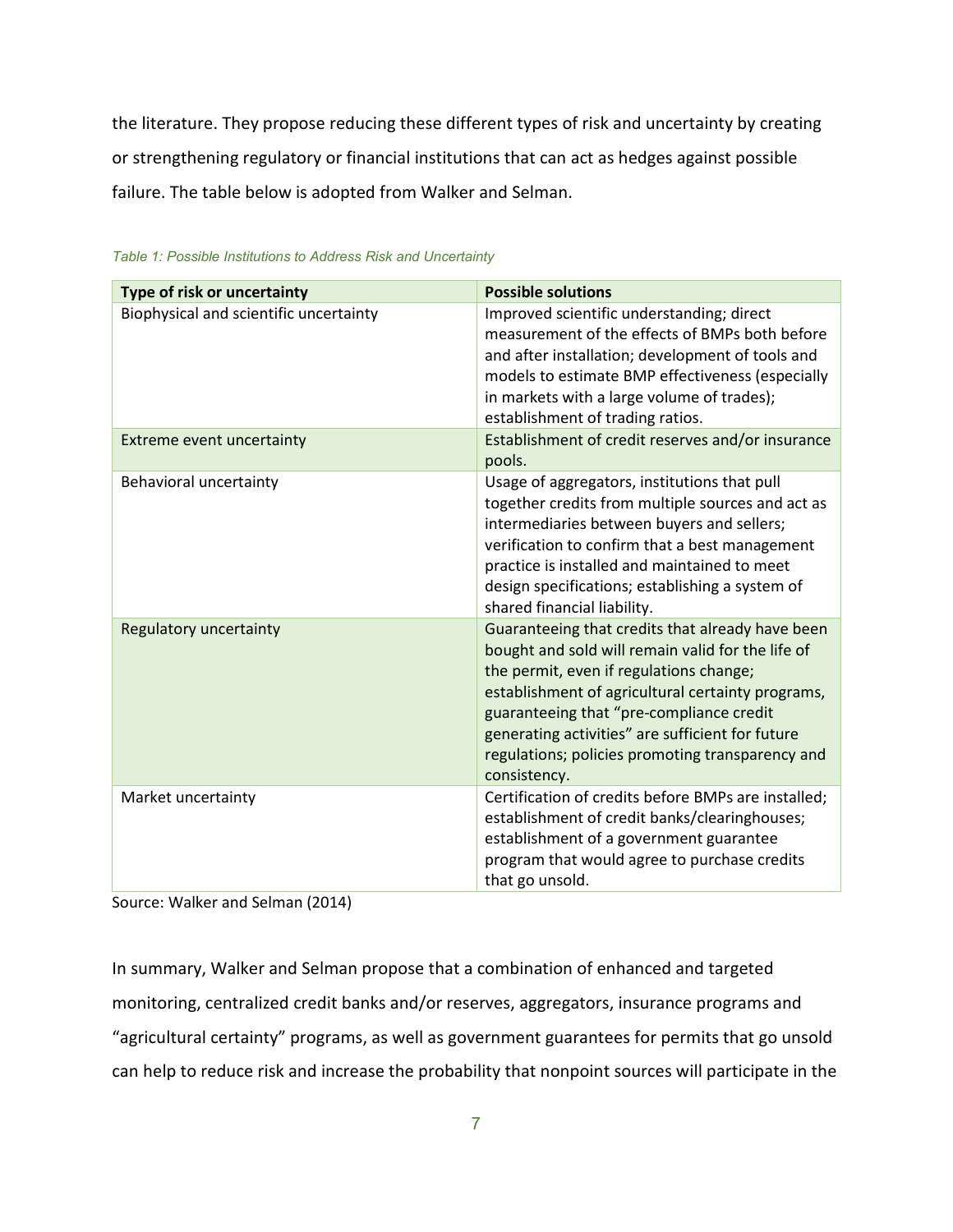market. This analysis strongly implies that these institutions should be firmly in place before point-nonpoint trading begins (Walker & Selman, 2014).

# **4. Baseline Determination**

Determining the baseline is one of the first questions to resolve before trading can begin. A baseline for trading is essentially the pollution control requirements that would apply to both buyers and sellers of credits in the absence of a pollution trading market. The baseline must be met before any pollution credits can be generated. Baselines come in three "flavors": datebased baselines, practice-based baselines, and performance-based baselines. Date-based baselines take a farmer's current practices as the baseline, and any BMP installed after that date would generate credits.<sup>[1](#page-8-0)</sup> Practice-based baseline specify that certain practices be installed prior to trade, and that any improvements above and beyond those practices would generate credits. Performance-based baselines require that farmers reduce runoff by a certain amount in order to generate credits (American Farmland Trust, 2013).

Point sources are required to hit their baseline through three methods. The clearest is pollution prevention, reuse, or recycling so their discharge meets water quality-based effluent limitations (WQBELs). The second is to install treatment technology which would minimize the nutrient output of its effluent. The third is the trading platform where it can purchase the right to pollute more from nonpoint sources. If the source reduces its output below the baseline limit, it would also be eligible to generate credits for trade (US Environmental Protection Agency Office of Wastewater Management, 2009).

While baselines are the foundation of trading programs, their implementation determines the effectiveness and participation of its execution. Two reports looking at the effectiveness of trading programs in the Chesapeake Bay and Conestoga watersheds criticize the baseline

<span id="page-8-0"></span><sup>&</sup>lt;sup>1</sup> While other sources of nonpoint source pollution besides agriculture (for example, stormwater runoff) may be eligible for credit generation, the economic literature has focused primarily on agricultural sources.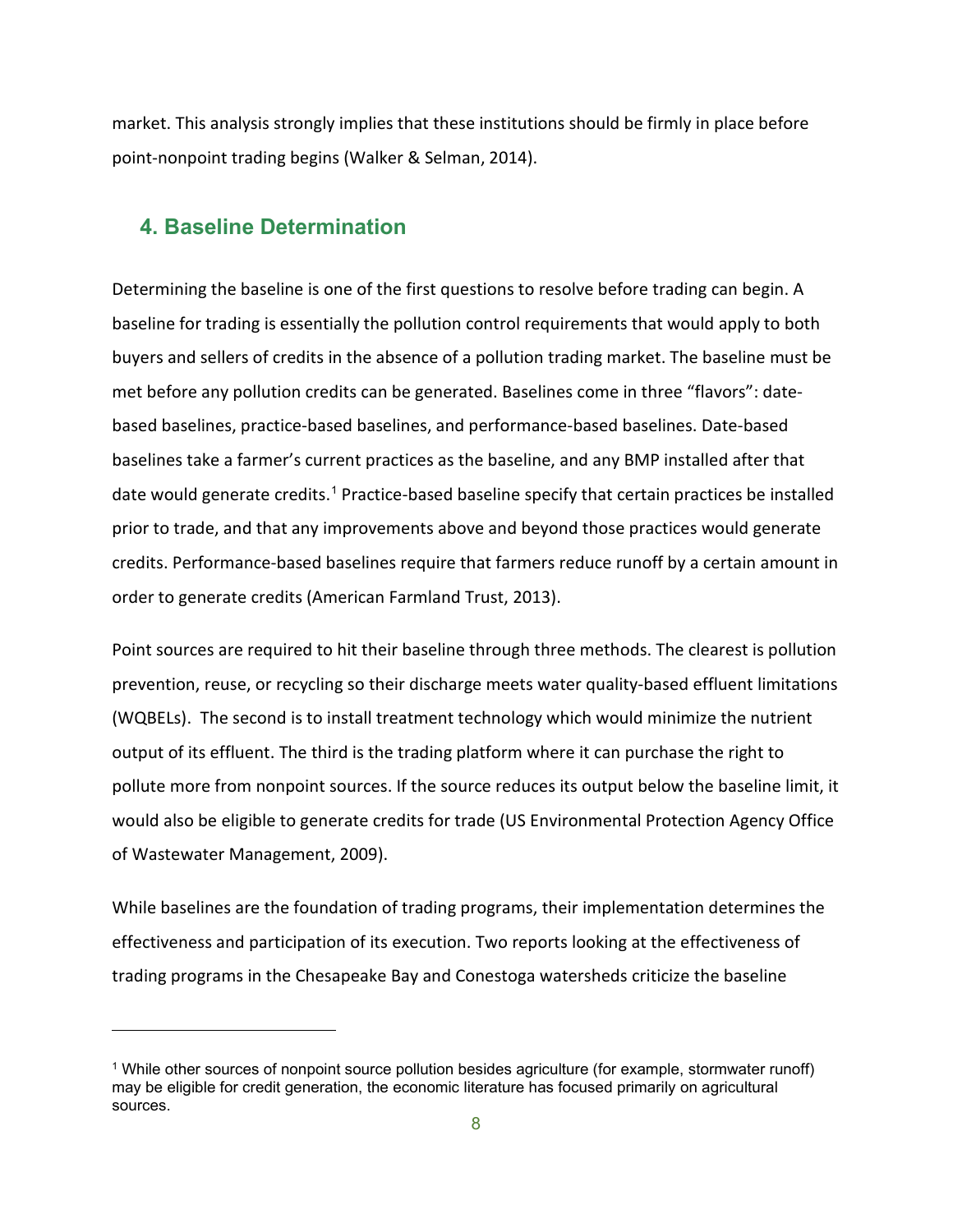requirements exceeding current management practices, finding that these "high" baselines can be a major barrier preventing nonpoint sources from entering the trading market. Baselines determine the cost of creating nonpoint source offsets as well as their supply, shifting the supply curve to the left. This also limits the equity of the program because there are fewer participants in the program who are able to access gains from trade (G. Ghosh et al., 2011).

The baseline can be preset by existing state regulations. However, most states have no enforceable regulations for management practices. This then creates a dilemma for the program: if baselines are at minimal management practices, the cost of offsets is low which may not entice low-management farmers to improve practices, yet those with better practices already gain from trade. The Conestoga study uses an economic and pollution model to compare the generation of offsets for a dairy farm through simulation. They found that, "[a] baseline that requires a minimum level of stewardship before market entry will benefit good stewards who have already adopted the requisite practices. Poor stewards are at a distinct competitive disadvantage because a major part of their investment in conservation measures (streambank BMPs) is ineligible to generate offsets. Unless offset prices are high they would not enter the market. At these high prices, all good stewards would already have benefited from trade" (G. Ghosh et al., 2011).

The Chesapeake Bay study was similarly focused but also introduced the idea of subsidizing farmers to reduce the cost of pollution abatement. Their study created two hypothetical trading programs for the entire region and investigated effects of different baseline choices on supply and demand curves. Results suggest that a program that sets the baseline at current practices provides the greatest benefits to point sources, as credits are cheap, but such a program does not reduce the load allocation of nonpoint sources. On the other hand, a program that requires the implementation of new BMPs before generating credits could reduce the incentive for nonpoint sources to trade, but there is the potential for increased point source abatement compared to a zero-improvement baseline. "The more farmers have to do in order to be eligible for trade, the less likely a farmer will find in profitable to enter a trading program," thus reducing the amount of farmland that meets baseline, reducing credit supply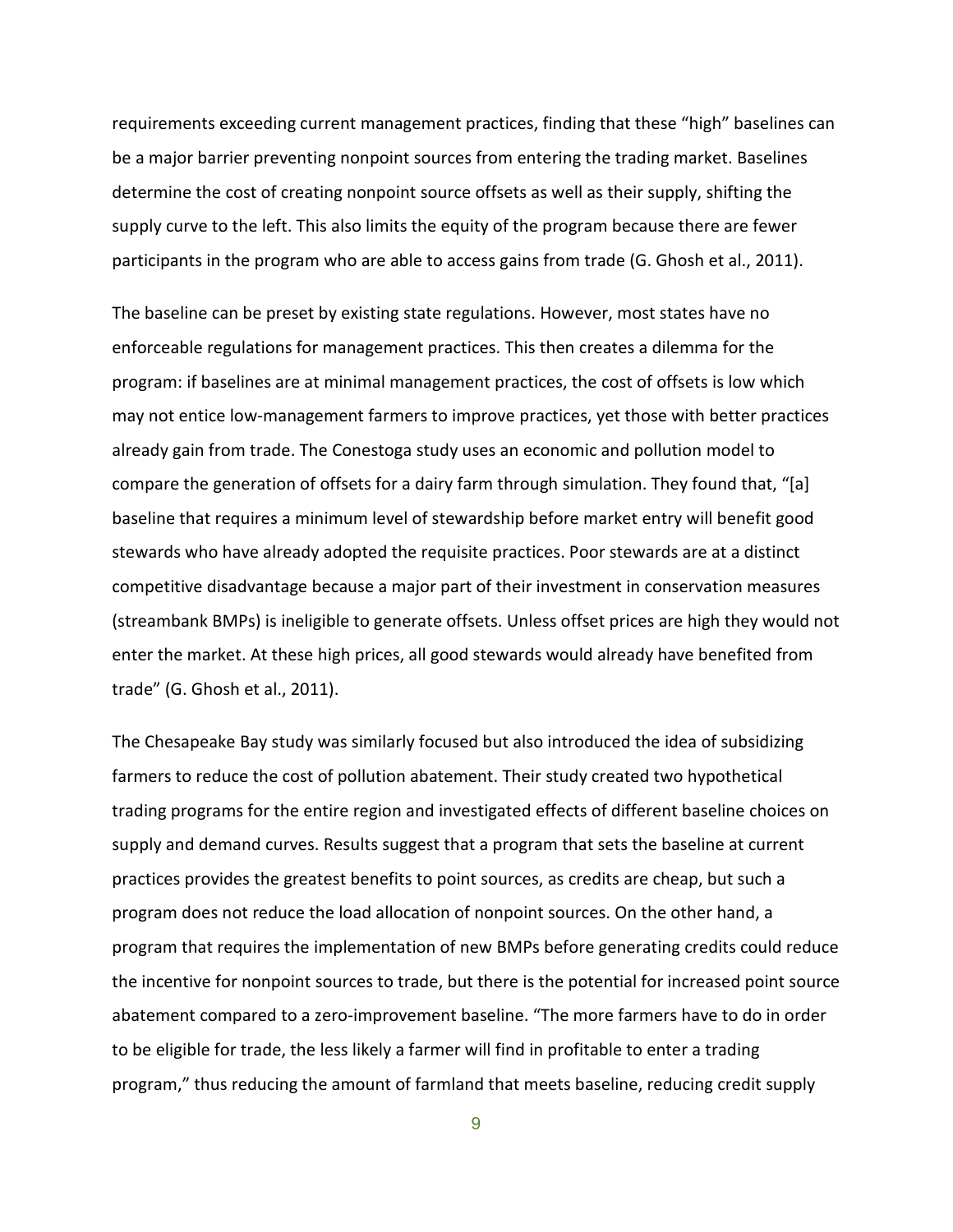and increasing credit prices and raising costs further for point sources (Ribaudo & Savage, 2014).

Ribaudo et al. also investigated the effect of a subsidy on the simulated market, reasoning that if a baseline reduces the supply of credits in the market, the government could subsidize certain practices necessary for nonpoint sources to meet the baseline. However, as in most cases practices subsidized by the government cannot generate credits (to avoid "double dipping), the supply constraints caused by the subsidy actually caused the hypothetical supply curve to shift to the left, "in this case, both taxpayers and point sources bear a cost from providing a subsidy" (Ribaudo et al., 2014).

Baselines are part of the fundamentals of Water Quality Trading programs, but they are challenging to design in a way that benefits all stakeholders. Determining where the baselines are set develops the expectations for how the program will operate and the amount of participation it garners. However, there is a balance that needs to be maintained between baseline stringency, market participation, and additionality. The 2019 memo updating the 2003 Water Quality Trading Policy recommends documenting current conditions as a "simple and appropriate baseline," as overly complicated baseline determinations are "often a barrier into a market-based program" (Ross, 2019).

# **5. Additionality**

Duke et al. (Duke et al., 2014) define additionality as:

the idea that an ecosystem service from a management practice—say one that sequesters carbon or reduces nutrient load—currently is not provided or would not have been provided in the absence of a new policy institution seeking to increase service provision. Nonadditionality, then, will be defined as an ecosystem service provided prior to the policy, but that is claimed to be an environmental improvement outcome of the policy. This is not of environmental quality concern if the nonadditional load is not used to create offsets.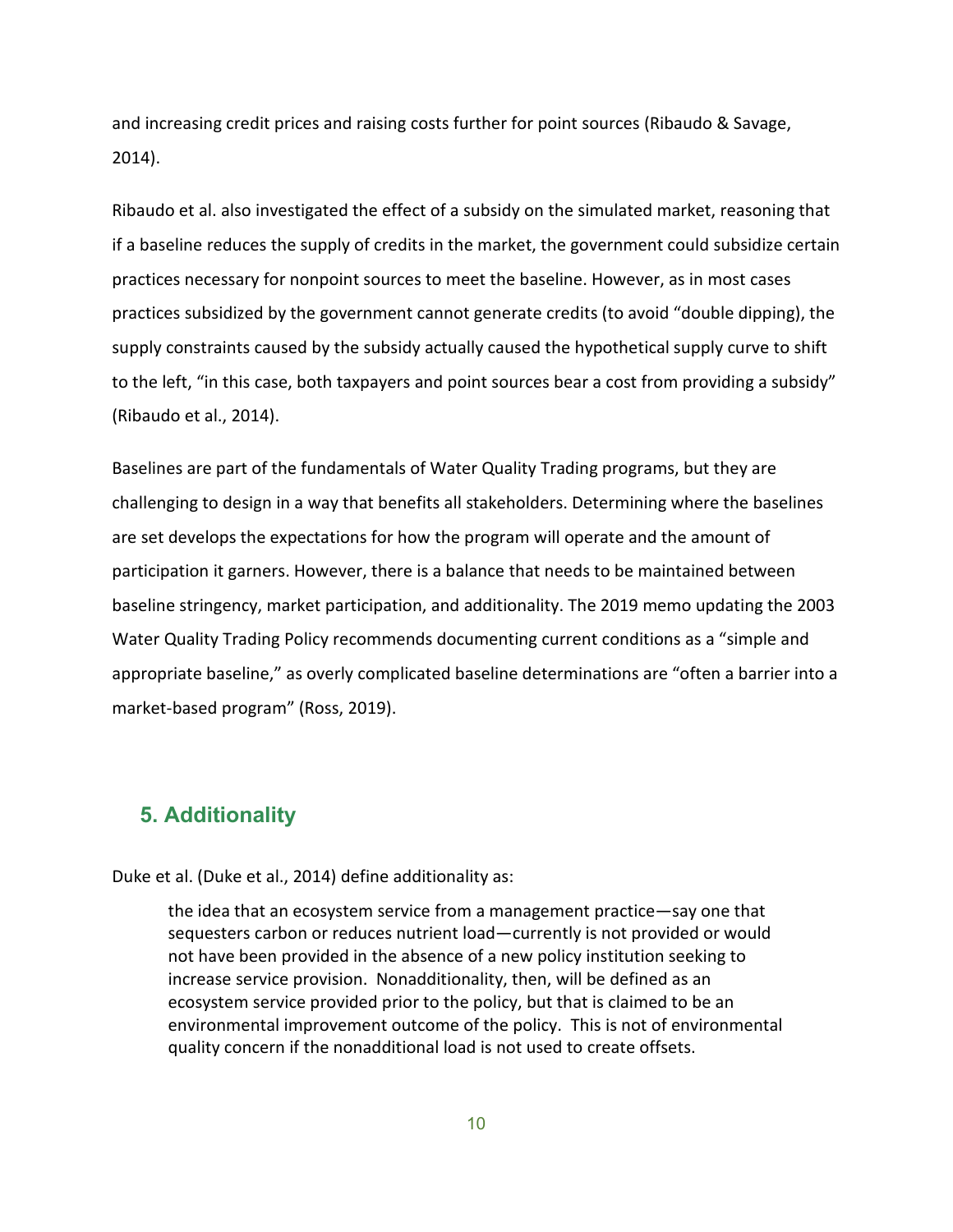However, if the non-additional load *is* used to create offsets, it is possible that a water quality trading program would generate "too many" permits, resulting in an actual reduction in water quality after the program is implemented.

Savage and Ribaudo identify four different mechanisms that could lead to the creation of non-additional credits in a trading program. One is intentional choice: the government agency may deliberately set the baseline in order to reward "good stewards" or early adopters. A second is continuing payments: the government may continue to pay for a program even after a contract expires, whereas the farmer would have continued that practice in the absence of the payment (perhaps because the practice is actually profitable). A third is that governments may pay for new practices that farmers would have adopted without the program. Finally, farmers may deliberately misrepresent their management choices, especially when monitoring costs are high (Ribaudo & Savage, 2014).

Non-additionality is most likely to arise when monitoring costs are high, where there is an incentive for farmers to destroy a structural BMP (or alter an annual BMP) in order to re-enroll in subsequent years, and where government payments create the potential for double dipping. The potential consequences of non-additionality are two-fold. One is, as stated, the possibility of too many credits being issued, and thus a decrease in water quality. The second is increased costs for the government agency, whereby they continue to pay farms for practices in which they would have engaged even without the water quality trading program. A third, alternative scenario could be the lessening of government support for conservation in the region (a phenomenon termed "reverse crowding out," where the payment for a particular BMP crowds out government conservation payments) (Ribaudo & Savage, 2014).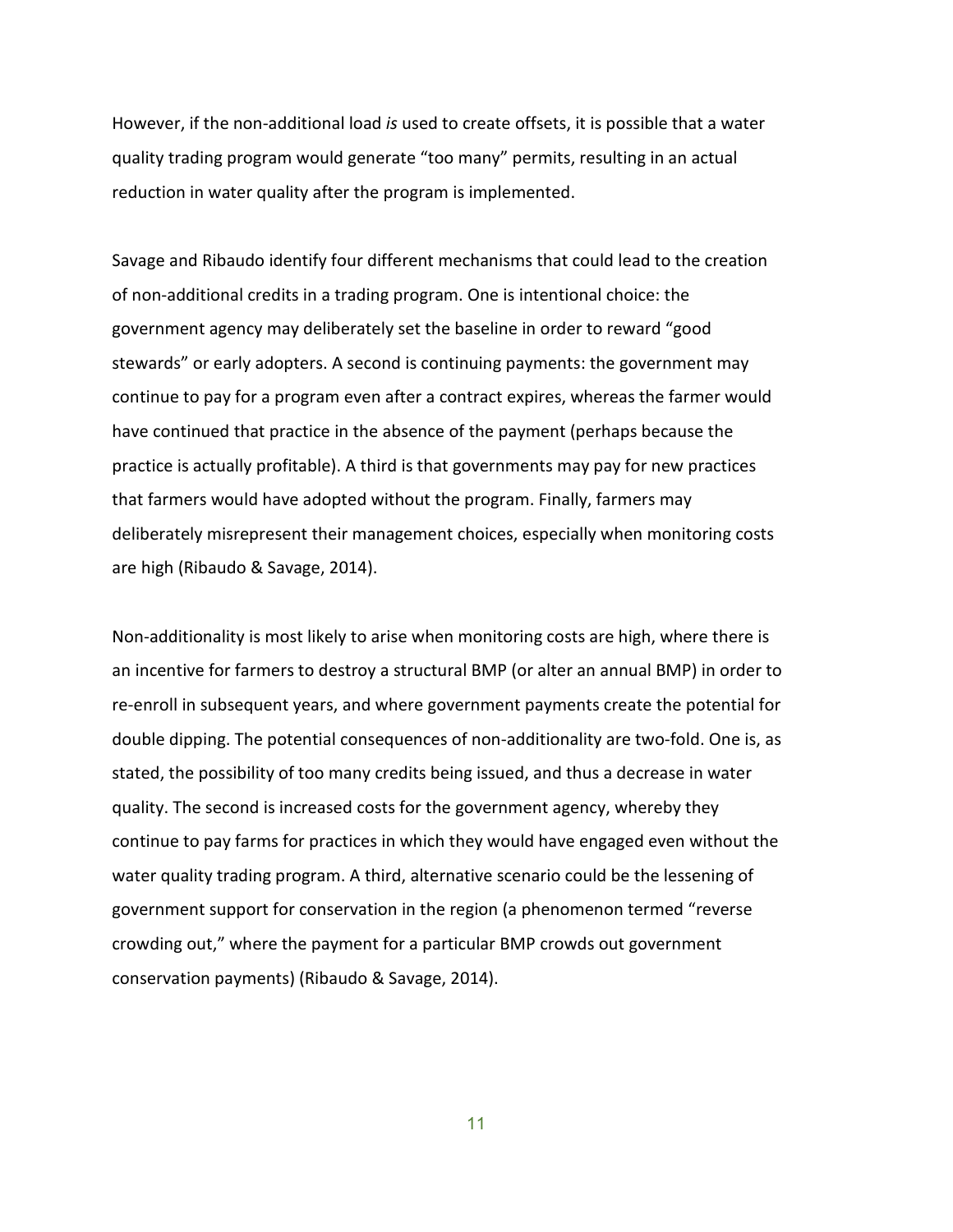The problem of non-additionality may be avoided through eligibility baselines, monitoring and inspection programs, and retirement rates for credits generated through practices partially supported by other government agencies.

# **6. Market Structures**

There are four main types of market structures for WQT: exchanges, bilateral negotiations, clearinghouses, and sole-source offsets (Woodward & Kaiser, 2002). These market structures can be combined to create a more flexible system that can more easily adapt to different circumstances.

#### **Exchanges**

Greenhalgh and Selman (Greenhalgh & Selman, 2012) define exchange markets as "where buyers and sellers meet in a public forum...with all commodities being equivalent and all prices being observed." Exchanges are potentially the most cost-effective market structure, but they do not easily conform to the needs of WQT. Exchanges require a uniformity that is hard to achieve within WQT, as placement within a watershed could affect the value of pollution reduction. For example, reducing pollution upstream improves WQ for everyone downstream, making upstream improvements more valuable. Accounting for these differences diminishes uniformity of credits, making an exchange market difficult. CWA regulation, and the monitoring and reporting required for WQT, are another hurdle for uniformity. Exchanges are more suited to larger markets as smaller watersheds might not have enough traders to support an exchange market.

#### **Bilateral Negotiations**

Greenhalgh and Selman describe trades as "one-on-one negotiations where a price is typically arrived at through a process of bargaining and not simply by observing a market price" (Greenhalgh & Selman, 2012). While it is relatively inexpensive to establish a bilateral negotiations market, transaction costs are generally quite high due to information, contracting, and enforcement costs. Since this structure allows for a case-by-case assessment of trades, lack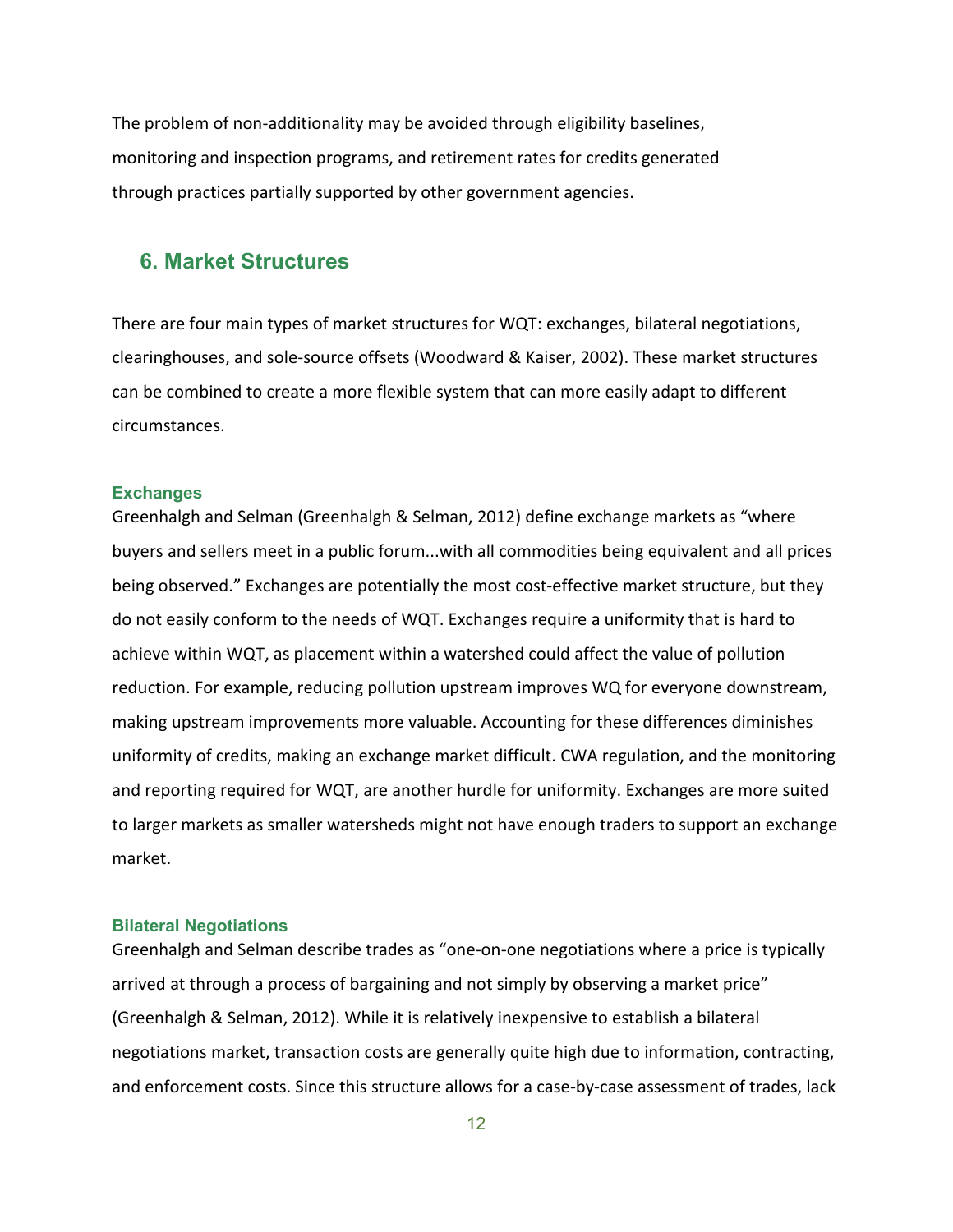of uniformity can be accounted for to ensure that quality standards are met. Extremely stringent monitoring practices can lead to long lag times between review and approval of trades and thus discourage buyers and sellers from entering the market, so a balance between functionality and monitoring must be reached. Because of the flexibility inherent in bilateral negotiations markets, they are particularly well suited to WQT despite high transaction costs.

#### **Water-Quality Clearinghouses**

Greenhalgh and Selman describe a clearinghouse as "an intermediary in a trading program that aggregates credits from different sources with different prices and converts them to a fixed price commodity that is resold" (Greenhalgh & Selman, 2012). The clearinghouse takes on the responsibility of monitoring and reporting on credits and also takes on much of the risk associated with trading. Since buyers and sellers only interact with the clearinghouse, their transaction costs are reduced and buyers have the additional benefit of knowing that credits have already been approved by regulators. Clearinghouses do require a level of uniformity for the market to function, so, similar to exchanges, it will not work with all watersheds. Clearinghouses are typically handled by a government agency; however, in some cases the responsibility for management is delegated to a third party. Woodward and Kaiser list third party management as a type of clearinghouse market structure while Greenhalgh and Selman list it separately.

#### **Third-Party Broker:**

A third party broker is "an intermediary in a trading program that aggregates credits from different sources with different prices to either re-sell directly to a buyer or bundle credits together creating large credit lots for sale" (Greenhalgh & Selman, 2012). Generally, the third party operates independently from the program itself.

● The paper *Establishing a Clearinghouse to Reduce Impediments to Water Quality Trading* (O'Hara et al., 2012) describes the introduction of a clearinghouse market to the Chesapeake Bay WQT program and highlights some of the benefits gained from said introduction.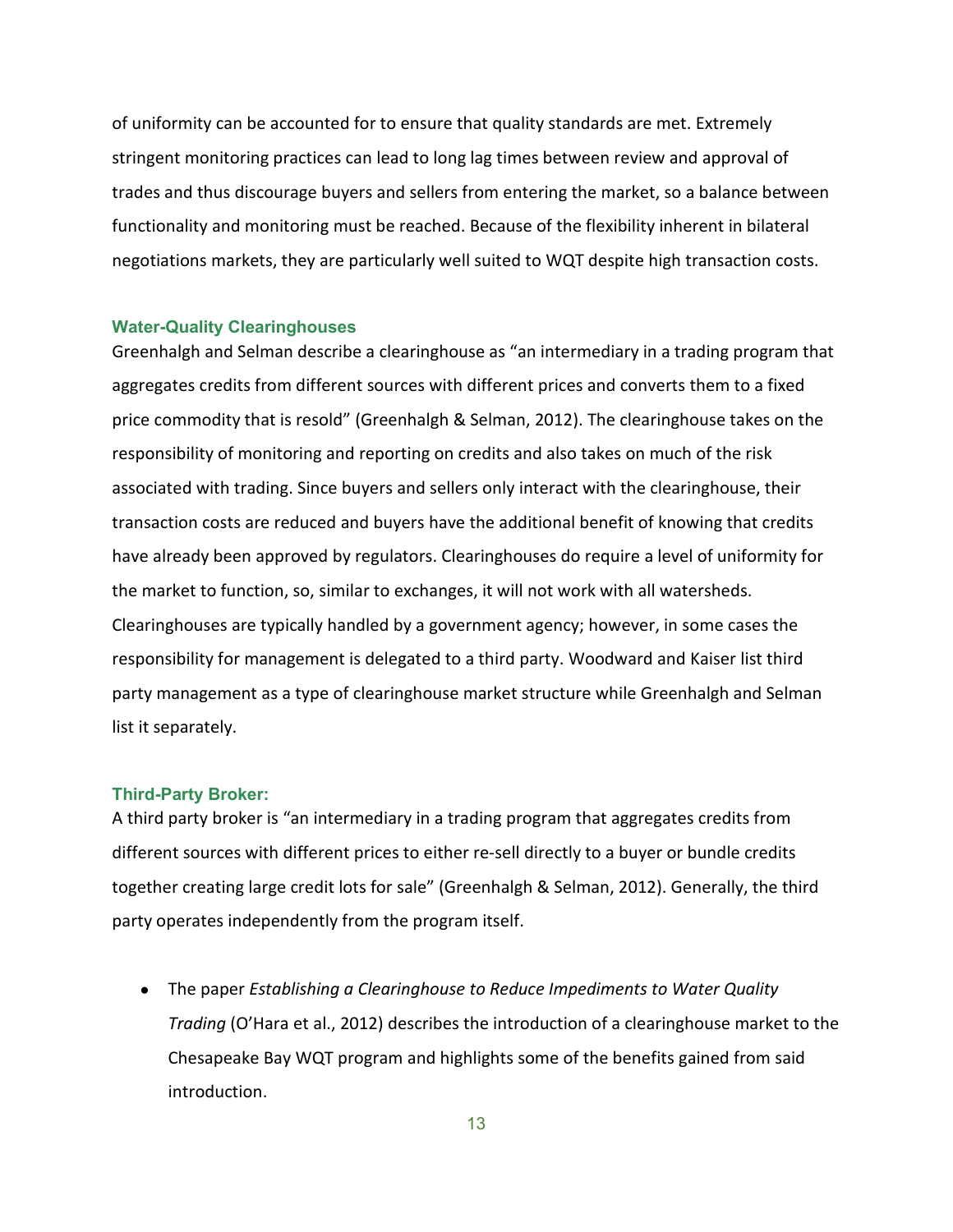- The preexisting Bilateral Negotiations Market had generated few trades, with most of the regulated point sources opting to upgrade their facilities rather than engage with the market. Part of the reason for this avoidance was the high transaction costs involved with procuring credits and the risk of not being in compliance if a trade were to fall through.
- The Pennsylvania Interest Investment Authority was asked to take over the role of clearinghouse. Since they already had relationships with many of the groups that would be involved with trading, they were ideal for the position.
- Benefits included buyers being able to purchase a larger amount of credits than any one seller might have, knowing that the price of credits was minimized since they were procured through competitive auction, and transfer the risk and transaction costs.
- Bilateral negotiations are still open to those unable to procure enough credits through the clearinghouse, providing multiple ways of acquiring credits so as to ensure compliance (O'Hara et al., 2012).

#### **Sole-Source Offsets**

"Sources are allowed to increase nutrient discharge at one point if they reduce their nutrient discharge elsewhere" (Greenhalgh & Selman, 2012). Since sole-source offsets do not involve any actual trading, transaction and oversight costs are kept to a minimum. Sole-source offsets are a good option for those looking to reduce their net pollution load or in situations where achieving environmental standards cannot be addressed solely through point source and nonpoint source reductions. Unlike other market methods, sole-source offsets do not create incentives for polluters already in compliance with environmental standards to reduce pollution discharge.

From this analysis, bilateral and clearinghouses, alone or in tandem with other market structures, are the most frequently used market structures. More recent programs are more likely to adopt a clearinghouse, exchange, or third-party manager system, likely in order to reduce transaction costs and make the trading process more streamlined and simplified for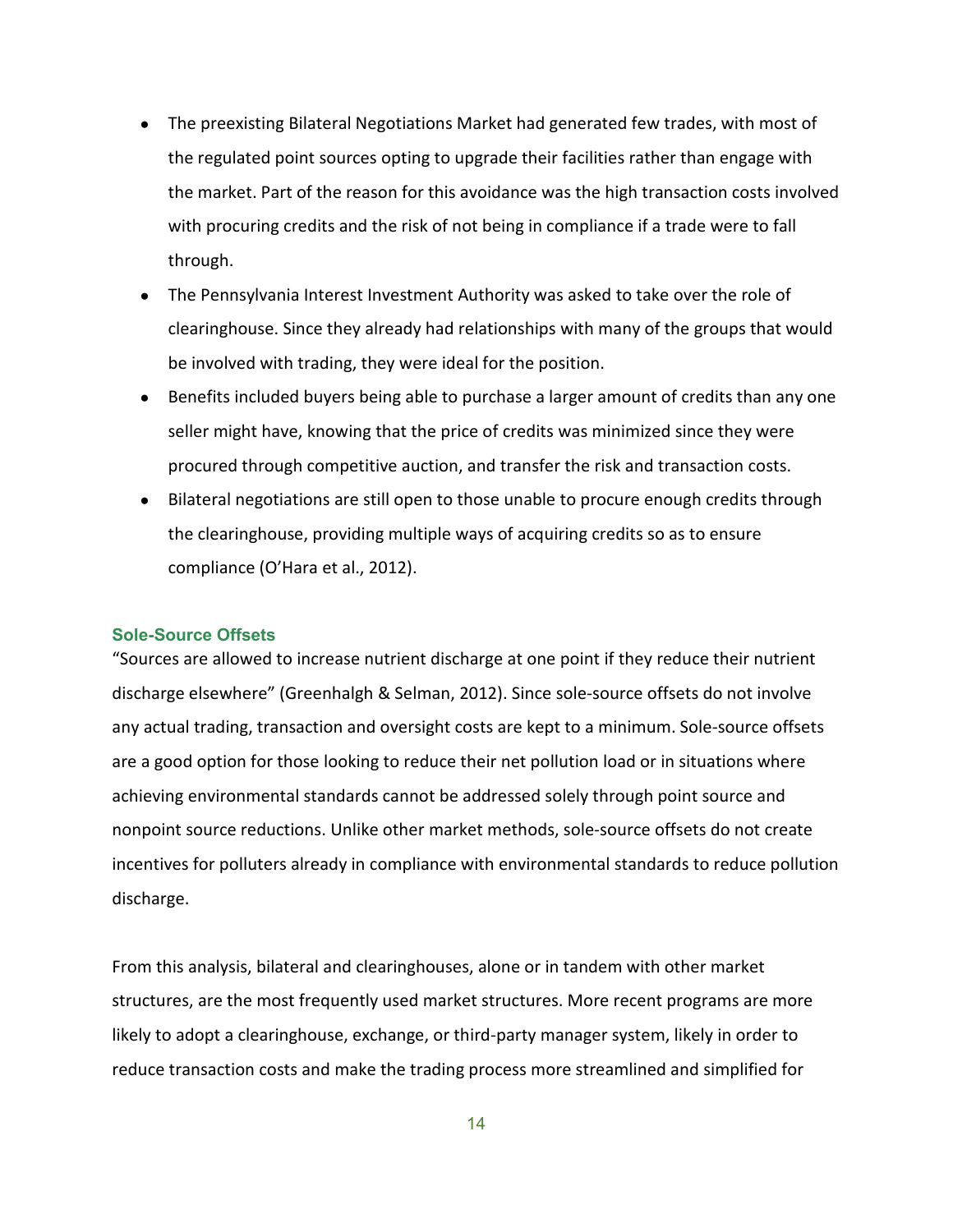participants. The case-by-case nature of bilateral negotiations can slow down the approval process if there is no standardized practice. That, in addition to the high transaction costs inherent in bilateral negotiations and the time it takes for buyers and sellers to find each other, deters participation (Nguyen et al., 2013).

# **7. Credit Banking**

Credit banking is a structure of credit exchange where credits gained in one time period are saved or "banked" with the intent to offset discharge at a later period (Kieser, 2000). The justification of such a model is focused on the economic benefits instead of the ecological ones. It provides greater flexibility to point sources to meet compliance requirements to either sell credits at a later date or use them to temporarily increase their nutrient output (Willamette Partnership et al., 2015). The ability to sell credits later gives greater capital allocation for pollution control investments to promote a long-term focus. Banking could be a more efficient means of trade than bilateral exchanges because of greater flexibility (Kieser, 2000). One of the most attractive arguments for allowing banking, however, may be that federal and state subsidies are insufficient to fund nonpoint source reductions. If nonpoint sources are able to bank their credits, they may have more of an incentive to provide voluntary nutrient reductions.

The criticism of credit banking largely lies in a lack of ecological focus and legal risks. It provides permittees the option to use credits at a later date if they are not needed currently; however, doing so creates a risk of exceeding the TMDL as credits are not used in the same time period as they are generated. The Florida Department of Environmental Protection and the Idaho Department of Environmental Quality, for example, strictly ban the procedure (Willamette Partnership et al., 2015). The 2003 EPA Trading Policy stated that "[c]redits should be generated before or during the same period they are used to comply with a monthly, seasonal or annual limitation or requirement specified in an NPDES permit" (Environmental Protection Agency., 2003). However, the EPA's 2019 guidance memo does recommend the banking of offsets and water quality credits under certain circumstances, as their allowance "encourages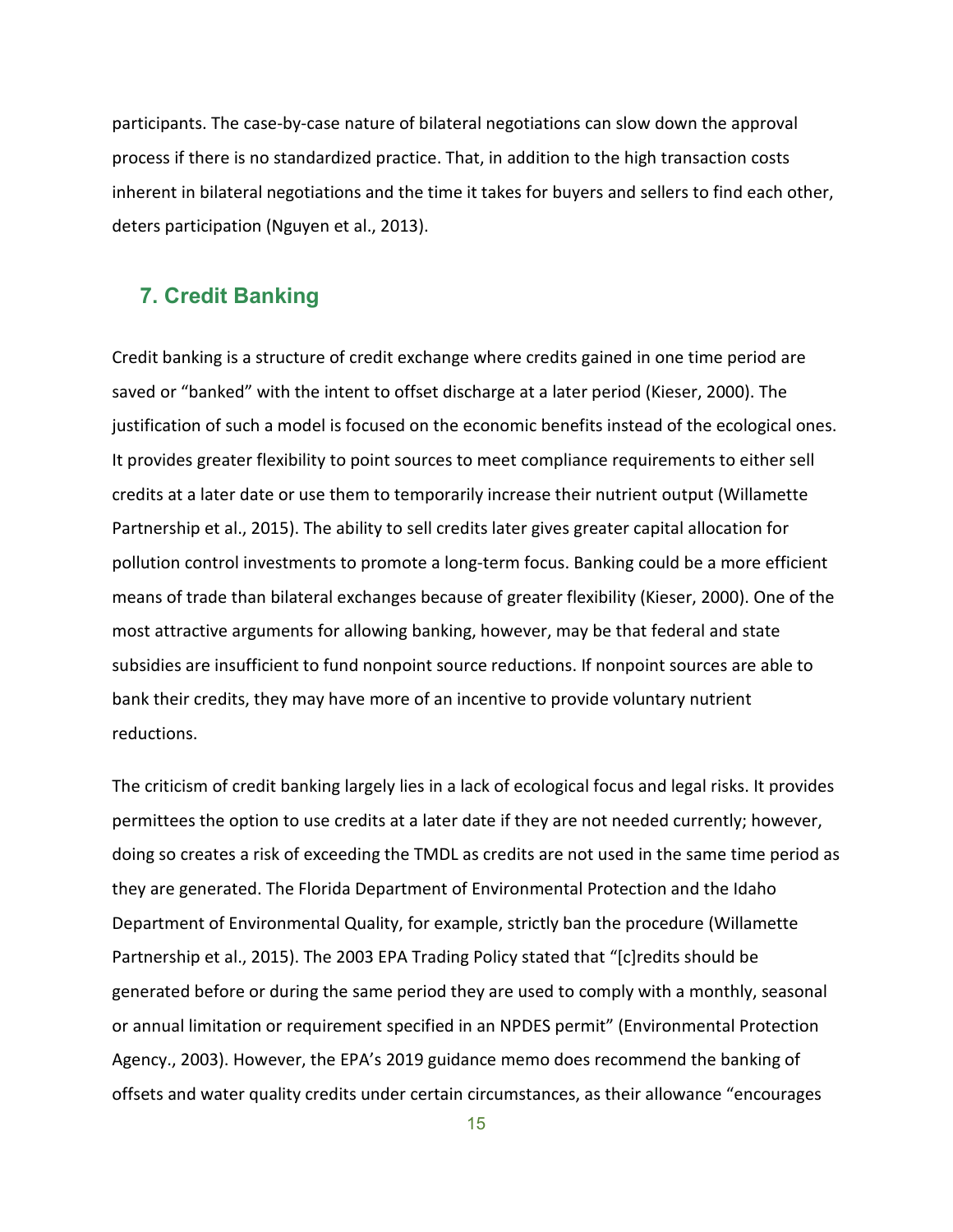early adoption of pollutant reduction practices, reduces risks associated with practice failures, and will likely broaden and strengthen the marketplace for buyers and sellers" (Ross, 2019).

Credit banking is not widely adopted but has seen use in Michigan and California. The California Regional Water Quality Control Board North Coast Region approved a water quality framework for the Laguna de Santa Rosa Watershed. In this resolution, credit banking is used for one-year credit life and a 3-5-year banking allowance. However, the program only applies to phosphorus, whose impact is based more on magnitude than timing. In addition, the structure of the Laguna de Santa Rosa traps the phosphorus in the mainstem during critical periods, and the phosphorus is largely produced by internal recycling of accumulated sources and not ongoing discharges. This demonstrates the local nature of when banking may be an effective tool (Mangelsdorf, 2018).

The Great Lakes Commission created "Conservation Kick" in March of 2020 to create a water quality trading program for the Great Lakes Region. It is built following the successes of two demonstration projects: Wisconsin's Fox River Basin and the Western Lake Erie Basin. Under these demonstration projects, credits that were generated from either point or nonpoint sources had to be used or traded within five years of generation or one year after effective compliance. Banked credits could not be used with water bodies with retention times less than one year. If credits were not used within their credit life, they were retired (Graziani, 2007). However, those demonstration projects have now been closed. At the time of this writing, it is unclear whether banking will be allowed under Conservation Kick.

# **8. Credit Stacking**

Credit stacking is the practice by which agricultural sources could receive multiple credits stemming from the same activity through participation in multiple ecosystem service markets. For example, by planting a vegetated buffer, farmers could theoretically get credit for reduction in nutrient runoff as well as for carbon sequestration.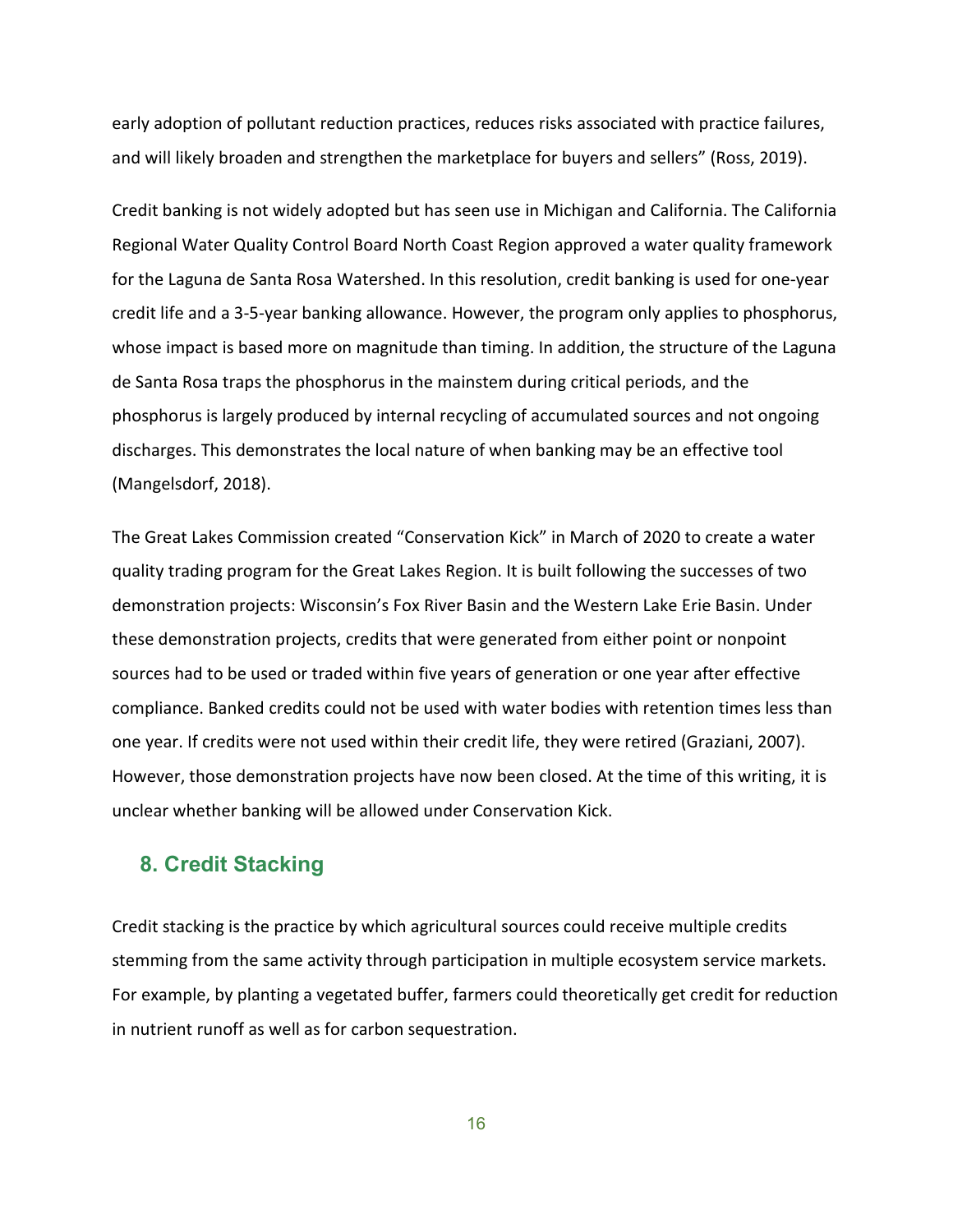Benefits of stacking include the additional financial incentives for nonpoint sources to participate in nutrient trading markets. Gasper et al (Gasper et al., 2012), for example, found that in the case of high cost BMPs, such as planting forested buffers and wetland restoration, "the financial additionality criterion generated substantially more BMP implementation compared to a scenario where stacking was never permitted. Less expensive BMPs like grass buffers and cover crops were incentivized by the water quality market individually" (Gasper et al., 2012).

Liu and Swallow (Liu & Swallow, 2016) find that offering opportunities to stack credits enhances incentives for nonpoint sources to participate in nutrient markets, creating "thicker" markets that can increase efficiency. They also point out that by ignoring secondary or ancillary benefits (that is, by not allowing stacking), "the focus on water quality production fails to generate incentives to choose among BMPs that may result in higher environmental quality relative to non-water quality features." Unbundling an ecosystem service into its various components (water quality, carbon sequestration, etc.), and not allowing those permits to be sold, could force the supplier to choose between a BMP that supplies a high level of water quality benefits but low carbon sequestration, and a BMP that supplies a high level of carbon sequestration but a low level of water quality benefits. The farmer might then allocate her resources towards the market that yields a better financial outcome.

However, drawbacks of credit stacking include the very real potential of "non-additionality" - in other words, the possibility that nonpoint sources will get credit for water quality improvements that would have occurred without a trading market (see section 5). If too many credits are given for non-additional water quality "improvements," then it is possible for water quality to actually worsen as a result of a nutrient trading market (Liu & Swallow, 2016).

Motallebi et al (Marzieh Motallebi et al., 2018) point out that in a non-competitive market where the seller market is thin (i.e., many buyers but not many sellers), markets could fail to produce the desired results. Moreover, Lentz et al. (Lentz et al., 2014) demonstrate that if pollution activities are "lumpy" (i.e., large and discrete rather than smooth and continuous as is typically the assumption in economic models), water quality could diminish, rather than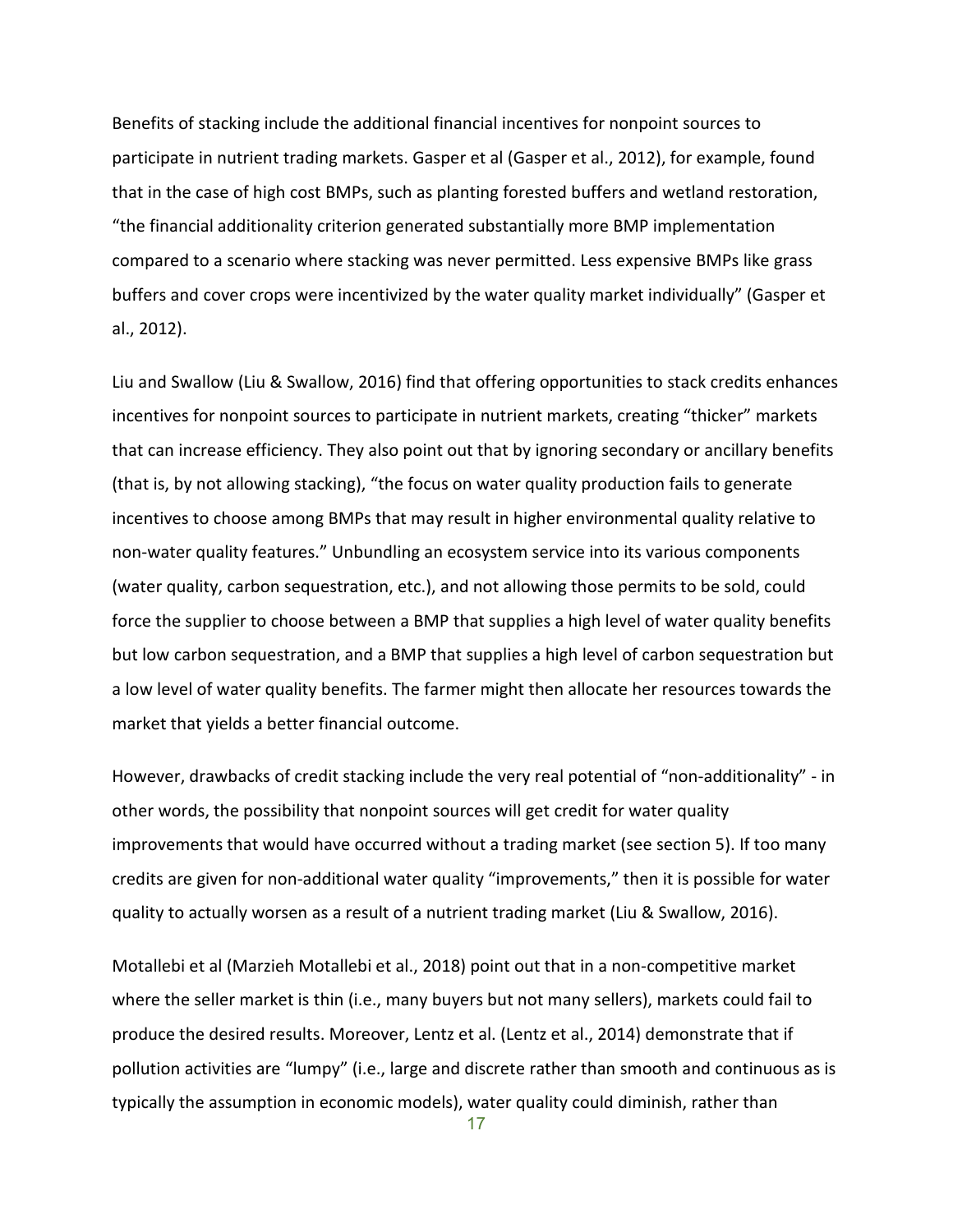improve as a result of a trading scheme with stackable permits. They point to certain situations where stackable permits can lead to a desirable outcome: "if demand for the credit covers the majority of the cost of installing [the BMP] and the market of the primary credit is not exhausted" (Lentz et al., 2014).

Fox (Fox et al., 2011) pointed out several issues for consideration as regards stackable permits including: that "managing the site for one credit type should not denigrate the ecological values represented by the other credit types"; that "regulatory agencies need the resources and capacity to confirm the ecological validity of the transactions;" that "any stacking and unbundling of credits should be transparent;" and that "tests for additionality should be applied" (Fox et al., 2011).

The EPA's 2019 memo updating the 2003 Water Quality Trading Policy encourages stacking, as multiple types of credits "may promote more holistic resource improvements" and also "may create additional financial incentives for landowners, conservationists, and innovators to participate in market-based environmental improvement projects" (Ross, 2019).

# **9. Transactions Costs**

Rees and Stephenson (2014) developed a comprehensive conceptual framework for assessing transactions costs in water quality trading programs (figure 2).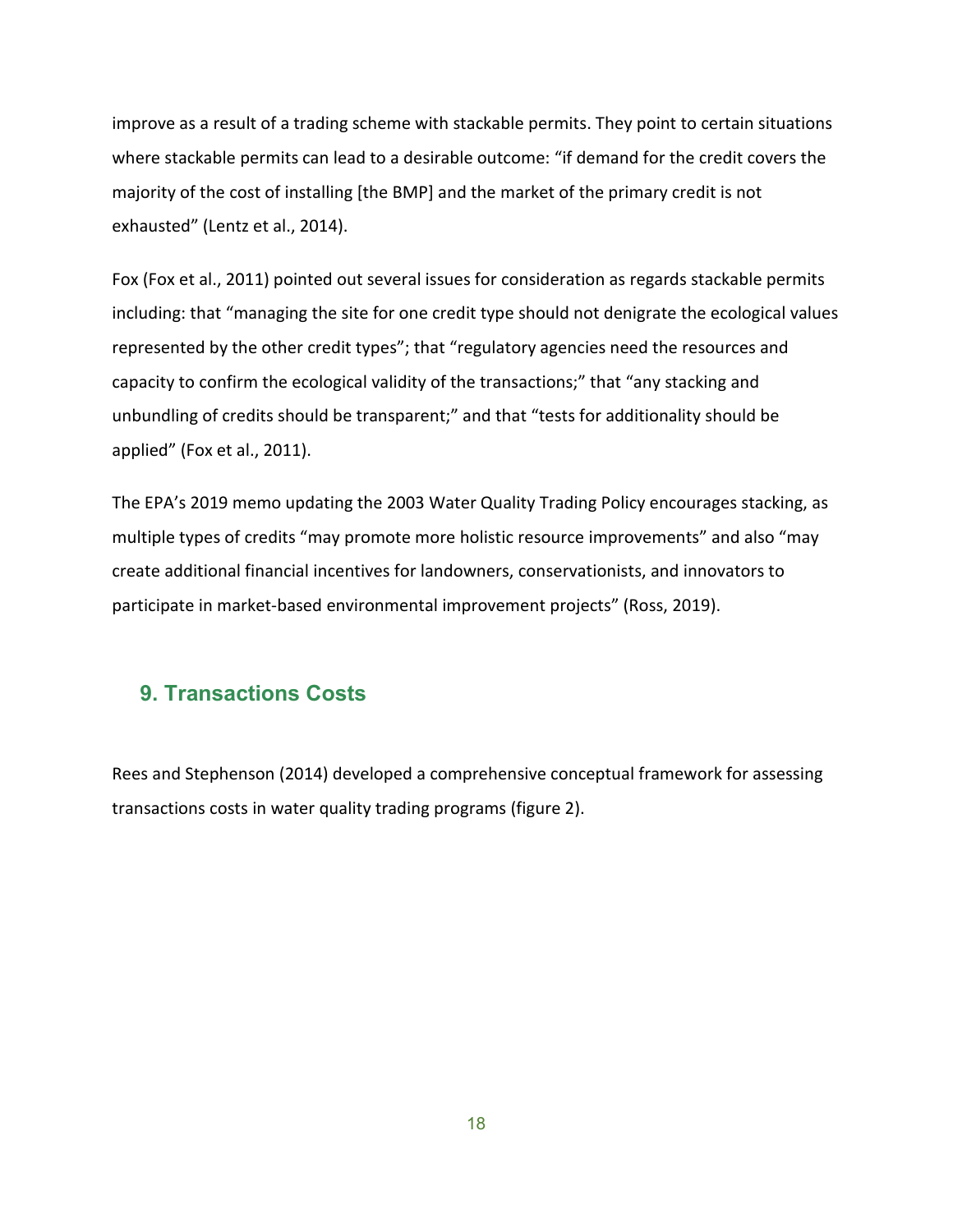



#### Source: (Rees & Stephenson, 2014)

This framework classifies transactional costs into costs incurred during credit creation and those incurred during implementation. Transactions costs that fall under "credit creation" may include outreach, "targeting" costs, verifying program eligibility, pre-certification, and registration. Transactions costs generating activities that fall under implementation include not only the types of transactions costs that could be found in a traditional market, but also requirements to demonstrate trading eligibility. Finally, monitoring and enforcement costs "are incurred because of the program administrator's need to ascertain whether the 'link' between the tradeable credit and the underlying environmental service provision is being maintained, and to undertake enforcement actions if it finds that the link is broken. In other words, costs continue to be incurred after sale of the credit to verify the continued existence of the commodity" (DeBoe & Stephenson, 2016). Ignoring or underestimating these costs may undermine program participation (Marzeih Motallebi et al., 2016).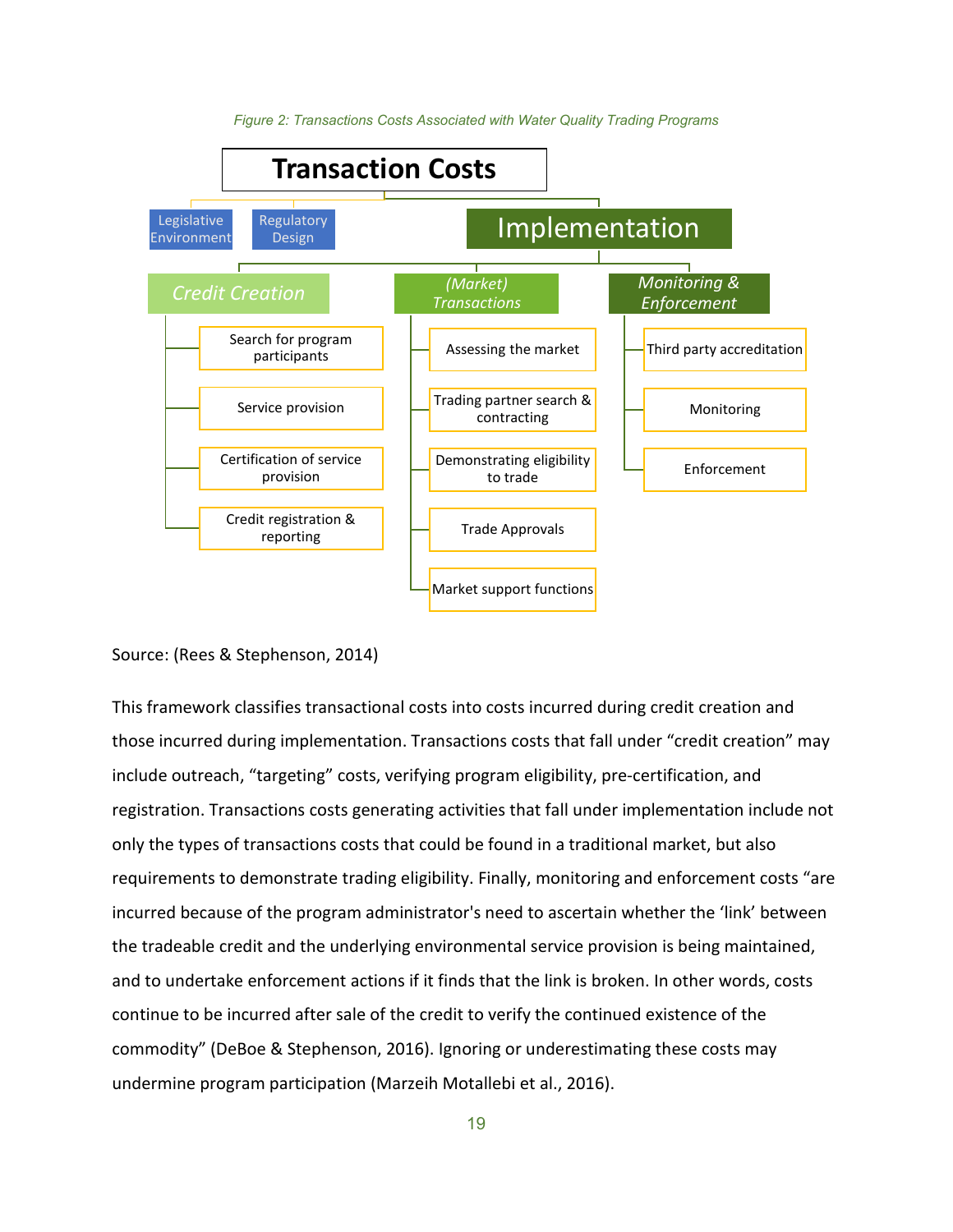Transaction costs are mostly determined by the structure of a program in terms of how credits are transferred from nonpoint to point sources. Programs that are designed to facilitate trade through monthly or annual meetings or using a third-party broker, along with cost-sharing or government assumption of costs, allow for transaction costs to be lower. Higher transaction costs are attributed to the level of detail required in the application process, how long it takes to be approved, and the complexity of negotiations (Morgan & Wolverton, 2005).

Administrative costs follow a similar pattern as transactional costs but are based around program management. These can be lower when programs are run in a low-cost fashion such as: using preexisting monitoring systems; having point sources bear the burden of the costs, and low levels of bureaucracy in monitoring trades. High administrative costs come from high monitoring costs, extensive application reviews, oversight of nonpoint source BMP implementation, and inspection costs (Morgan & Wolverton, 2005).

One study in North Carolina calculated farmers' "adoption premium: the price they would need to be paid above direct costs in order to participate in a WQT program. The study found that farmers would need approximately double the direct cost in order to participate. While the cost of lawyers and other additional costs contributed to the relative unwillingness to participate, trust and uncertainty played a significant role in decision making. The study found that providing information on the cost structure of the credit improved interest from 27% to 93%, highlighting the role of transparency in supporting participation (Marzeih Motallebi et al., 2016).

The additional costs necessary to entice participation in WQT programs should be considered by policymakers to improve the robustness and efficiency of the market they wish to create. Willingness to participate may also require additional compensation as many participants are skeptical of programs due to trust and uncertainty issues (see section 10). While this cost is larger than policymakers may anticipate it is part of the cost of developing a strong credit generating base and effective WQT for their watershed.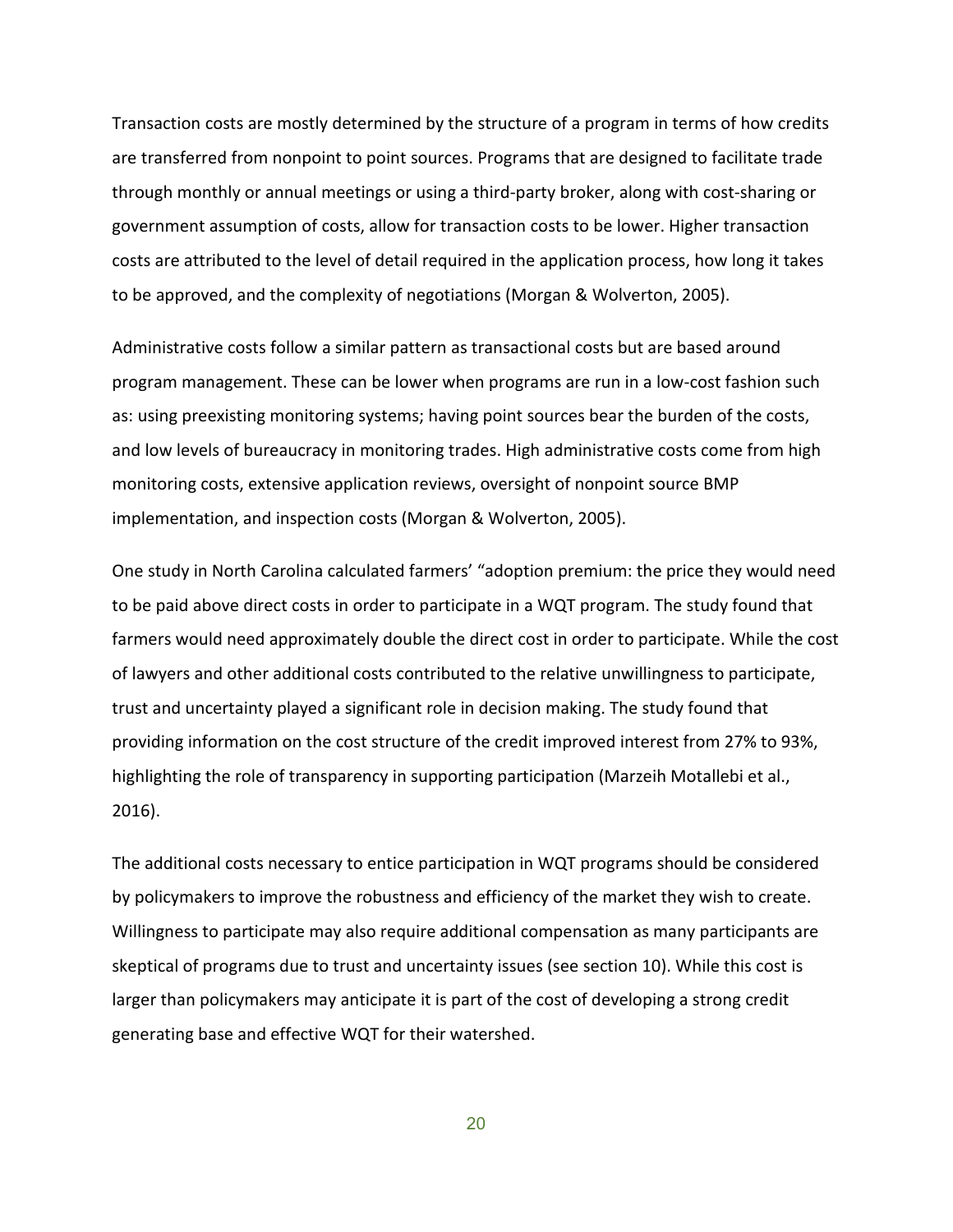# **10. Trust, Norms, and Communication**

The theoretical model of supply and demand presented in section 1 focuses on quantitative measures such as monitoring costs, marginal cost of abatement, and the like. Less easily quantifiable but still crucial to the functioning of a market are norms like trust and communication, and to some extent, identity.

Matt Mariola, a member of the Environmental Studies Program at the College of Wooster, points out that a water quality trading market is not like other markets:

The key fact to remember is that the trading of water quality credits between farmers and point source polluters is quite unlike most other forms of market exchange. It is the buying and selling of an invisible commodity by two sets of actors under very different levels of regulatory obligation. From the farmer's point of view it is an act steeped in risk, uncertainty, and even skepticism (Mariola, 2012, p. 579).

Even if other conditions are ripe for exchange – ample demand and ample potential supply – trust between sellers and buyers is a fundamental underpinning of a well-functioning market. Given the sometimes strained relationship between farmers and government, another barrier to the effective supply of permits may exist.

Yet another hurdle exists in the nature of the commodity itself: pollution. Mariola writes:

The fundamental issue we are dealing with is pollution, with all its moral implications. Farmers are not regulated under the CWA thanks to an exemption of agricultural impacts in 1977, but they are acutely aware of the public perception of farming as polluting. To engage with a WQT program is to explicitly acknowledge the pollution coming from their farms, and, far worse (even if unfounded), to risk increased government scrutiny or the imposition of new regulations on nonpoint source pollution (Mariola, 2012, p. 581).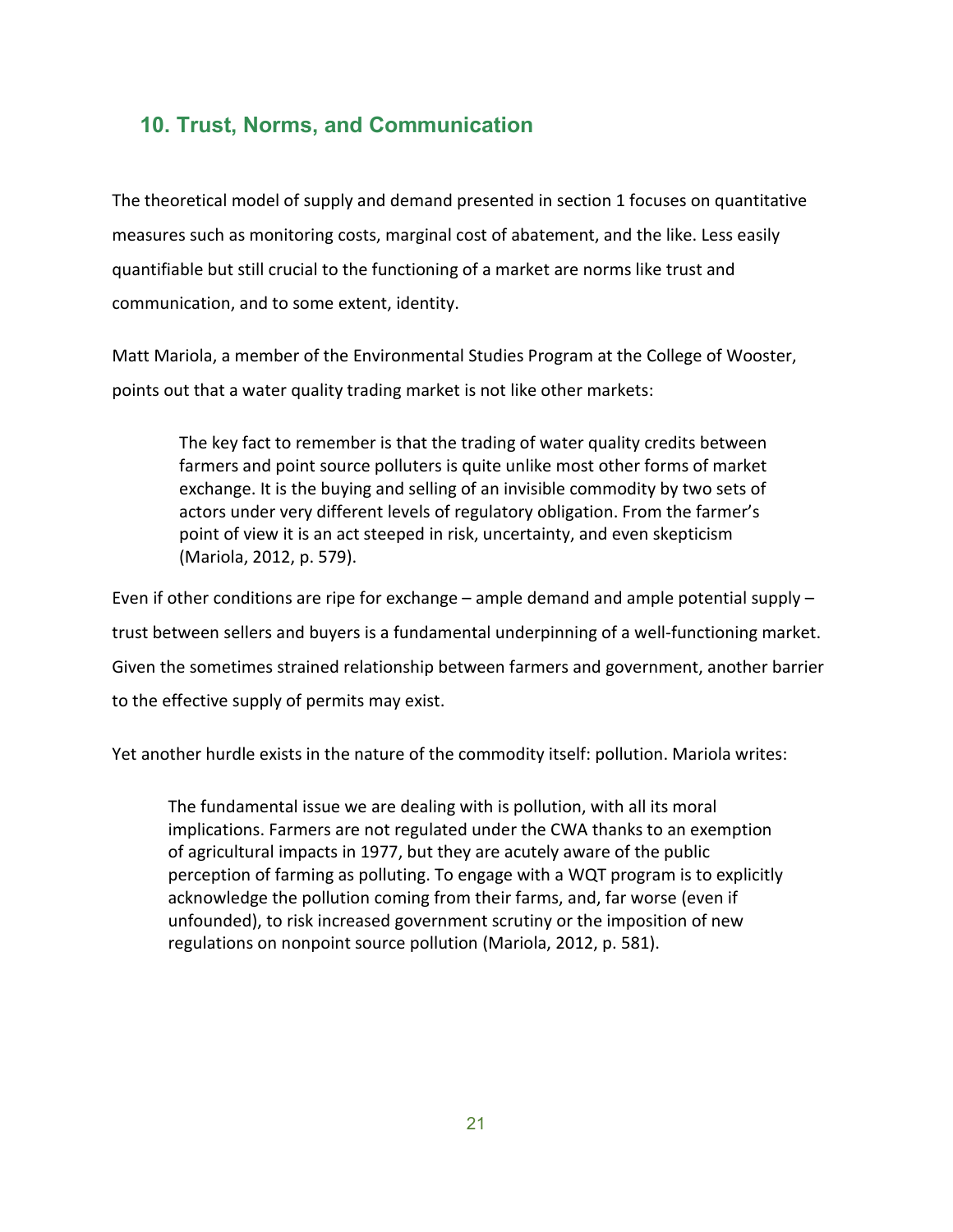History and values matter. Breetz et al. (2005) point out that "A strong pride in private property, a history of tensions with industrial actors, or a desire to be recognized for land stewardship are just a few of the attitudes and values that can establish powerful norms of behavior discouraging trades" (Breetz et al., 2005, 172).

Breetz et al., cited above, apply the lessons of social embededness theory to water quality trading programs. They point to three mechanisms through which water quality trading programs could be supported through better communication: education and outreach; third party facilitation; and building on already existing social networks. Results of several case studies suggested that education and outreach work best when motivational constraints are low and where landowners are already receptive to conservation practices. They also point out that educational tactics work best when targeting a relatively small group of landowners. Third party facilitation may be able to overcome trust issues if the third party is seen as unbiased and independent of regulators. And finally, building on already existing social ties may reduce farmers' reluctance to participate in trading.

Breetz et al. cite three broad lessons for water quality trading from their research:

First, focusing on the social context of economic decisions yields a more nuanced explanation of farmers' reluctance to trade. The normative implication is that providing economic incentives without addressing social concerns will not be sufficient to establish efficient and effective trading programs. Farmers need to be reassured that their long-term ability to farm will not be impaired and that benefits and responsibilities are equitably distributed.

"Second, contrary to neoclassical or neo-institutional expectations that social relations are a frictional drag on the market, embeddedness shows that trusted social relations can facilitate strong communication, promote access to greater trading opportunities, reduce transaction costs and create a more efficient market. The messages above will likely be unpalatable if the communication is perceived as complicated, patronizing, or untrustworthy.

"Third, this efficiency gain is only operative up to a point, after which relying exclusively on social relations can stagnate innovation and close off opportunities (Breetz et al., 2005, p. 175).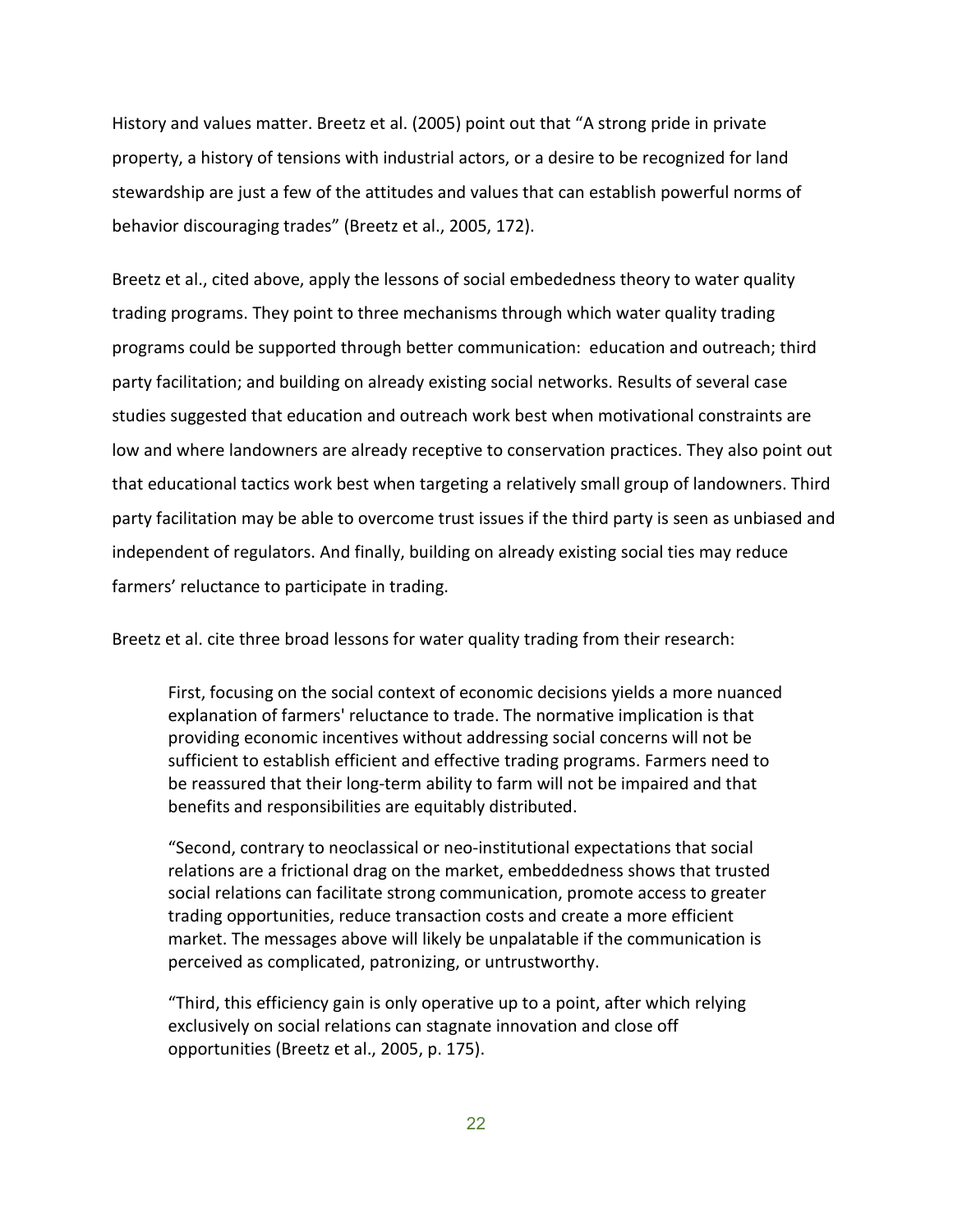Therefore, focusing only on supply and demand to the exclusion of norms and social institutions could be the difference between success and failure when developing a water quality trading program.

# **11. Environmental Justice / Hot Spots**

Point-nonpoint source trading has the potential to exacerbate pre-existing environmental justice issues. The creation of a WQT program that incorporates these types of trades would likely need additional regulations to prevent ill effects from being concentrated in minority and low-income areas. If the goal of a WQT program is to increase water quality across a watershed, concentrations of pollutants due to point sources would undermine program credibility. Issues to account for when constructing a program include making sure that health and environmental impacts do not disproportionately affect minority communities (especially as those communities are more likely to be located near a point source polluter), ensuring that minority communities enjoy the benefits from trading, and making sure communities are fully informed and able to participate in the construction of a program (Steinzor, Verchick, Vidargas, & Huang, 2012).

Mitigation of hot spots created by point sources needs to be factored into any WQT program. An urban waste water treatment plant located in a minority/low income community that is able to maintain or increase pollution levels through trading would disproportionately expose that community, and nearby communities, to water contaminants (Steinzor et al., 2012). Members of lower income communities are more likely to rely on fishing to reduce food costs and ingesting fish from contaminated waters increases their health risks. How the surrounding communities use a water resource should be considered when reviewing a trade from a nearby point source.

The following list, adapted from (Steinzor et al., 2012) includes possible ways to mitigate harm to lower income/minority communities when setting up a trading program.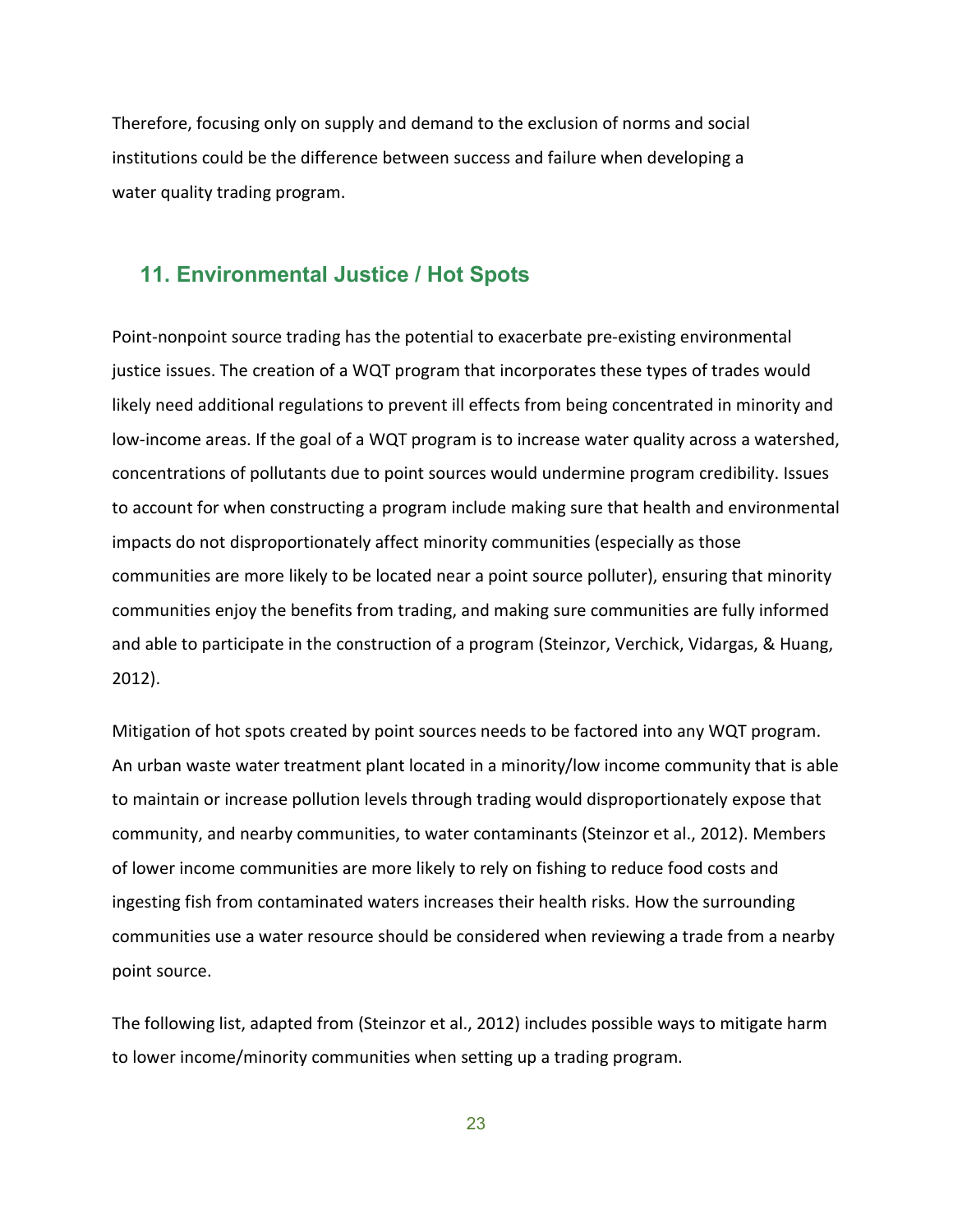- Limiting the number of credits that a discharger can purchase as a way of controlling how much pollution is released in a single area.
- Restricting or forbidding the use of offsets. Offset schemes can lead to a disproportionate amount of pollution being emitted in low-income and minority communities. Any plan that involves the use of offsets should be carefully reviewed to prevent any single community from receiving a disproportionate amount of pollution.
- Permanently retiring credits and using a credit ratio greater than 1:1 to lessen pollution overall rather than maintain the status quo of water quality. This would mean that buyers would need to buy more credits than strictly needed to offset their pollution.
- Placing temporal restrictions on credit usage to account for seasonal changes in pollution. Agricultural runoff fluctuates over the course of a year. To mitigate hotspots and stay within TMDLs, trade regulations should account for these shifts and ensure that seasonally created pollution extremes are not exacerbated.
- Imposing restrictions based on geographic location to create a regulatory preference for upstream trades. Upstream trades, where credits are generated through upstream reductions in pollution, can benefit an entire watershed. Downstream trades, where upstream polluters buy credits from downstream generators, can contribute to local water quality violations and degradation to the entire watershed.
- Prioritizing trades that would improve water quality in areas that have been disproportionately affected by pollution.
- Using data specific to the watershed to understand how communities use water resources and thus how they could be impacted by any particular trade. For example, as stated above, lower income/minority communities are more likely to engage in subsistence fishing and consume larger qualities of locally caught fish. The use of national or statewide averages of fish consumption, which is lower than in these communities, would underestimate the health risks of trades.
- Assist in development of green infrastructure. A recent study found that communities in Maryland with high non-white populations and high poverty rates received little to none of the funds set aside for watershed restoration (Dernoga et al., 2015). If a WQT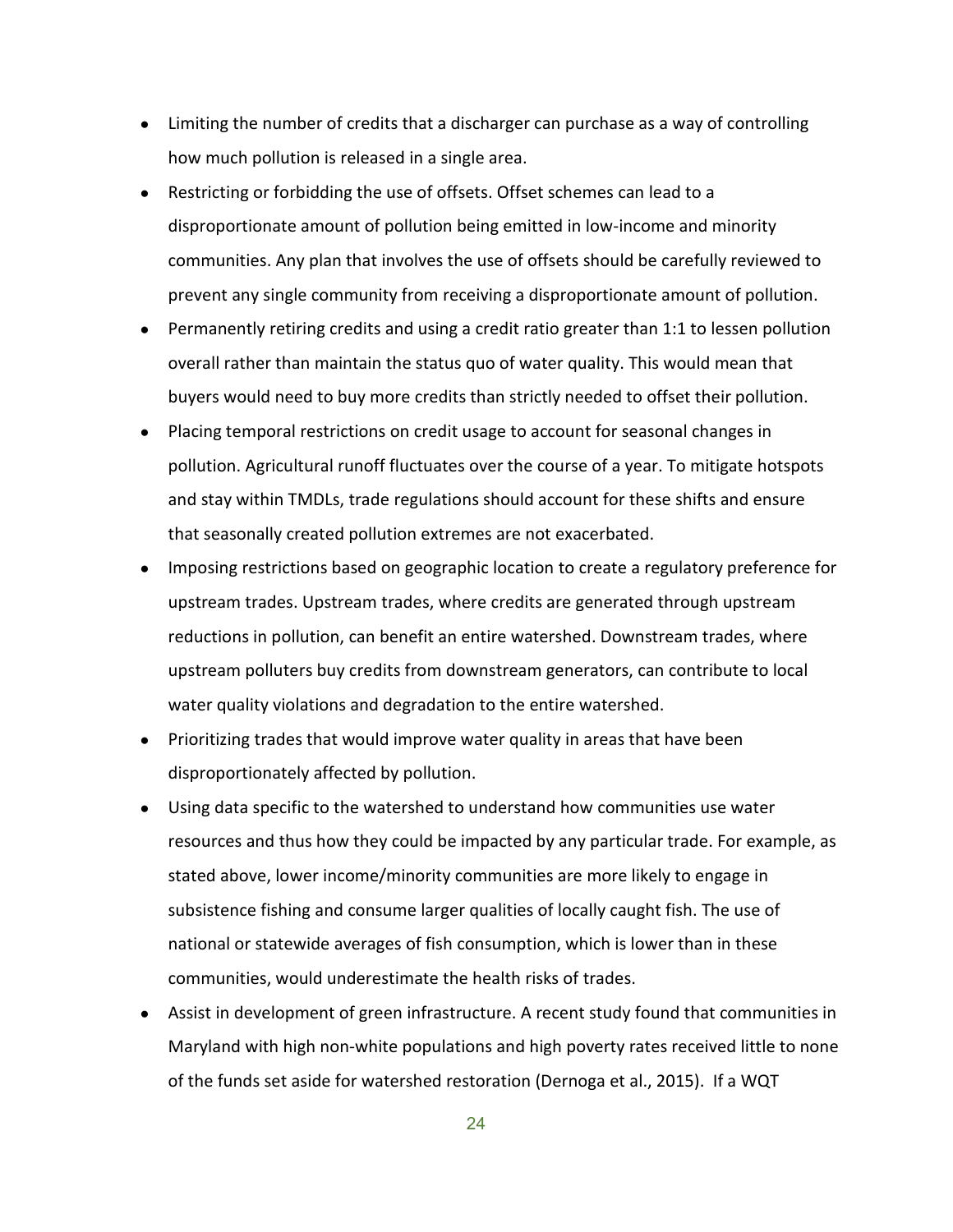program is set up in conjunction with a green infrastructure program, the agency running the WQT program should ensure that low-income and minority communities benefit from such programs and assist in community participation.

- Keep communities informed and involved with decisions related to water quality and trades.
- Ensure that trading agencies would be held accountable for failure to provide communities with information about the pros and cons of trading, and accountable for trades that excessively harm a community.

# **12. Conclusion**

The creation of a water quality trading program involves many choices, all of which involve tradeoffs. Setting a baseline "too high" may result in a thin supply of credits, whereas setting it "too low" may have equity implications and lead to non-additionality (further increasing the possibility of hot spots). Similarly, setting the trading ratio too high could result in a lack of demand, as point sources find trading too expensive. Setting the trading ratio too low, however, could result in degraded water quality. Institutions put in place to try and reduce risk and uncertainty could end up increasing transactions costs for both the regulatory agency and the trading partners. The need for trust-building and effective communication could increase costs as well.

The architects of a trading program need to evaluate the goals of their program, consider the tradeoffs carefully, and make choices that would lead toward success, however it is measured. However, given the complexity of such a market, the characteristics of the "commodity" (pollution), and the sensitivity, politics, and judgments that always surrounds environmental issues, a program should be designed to be transparent and flexible.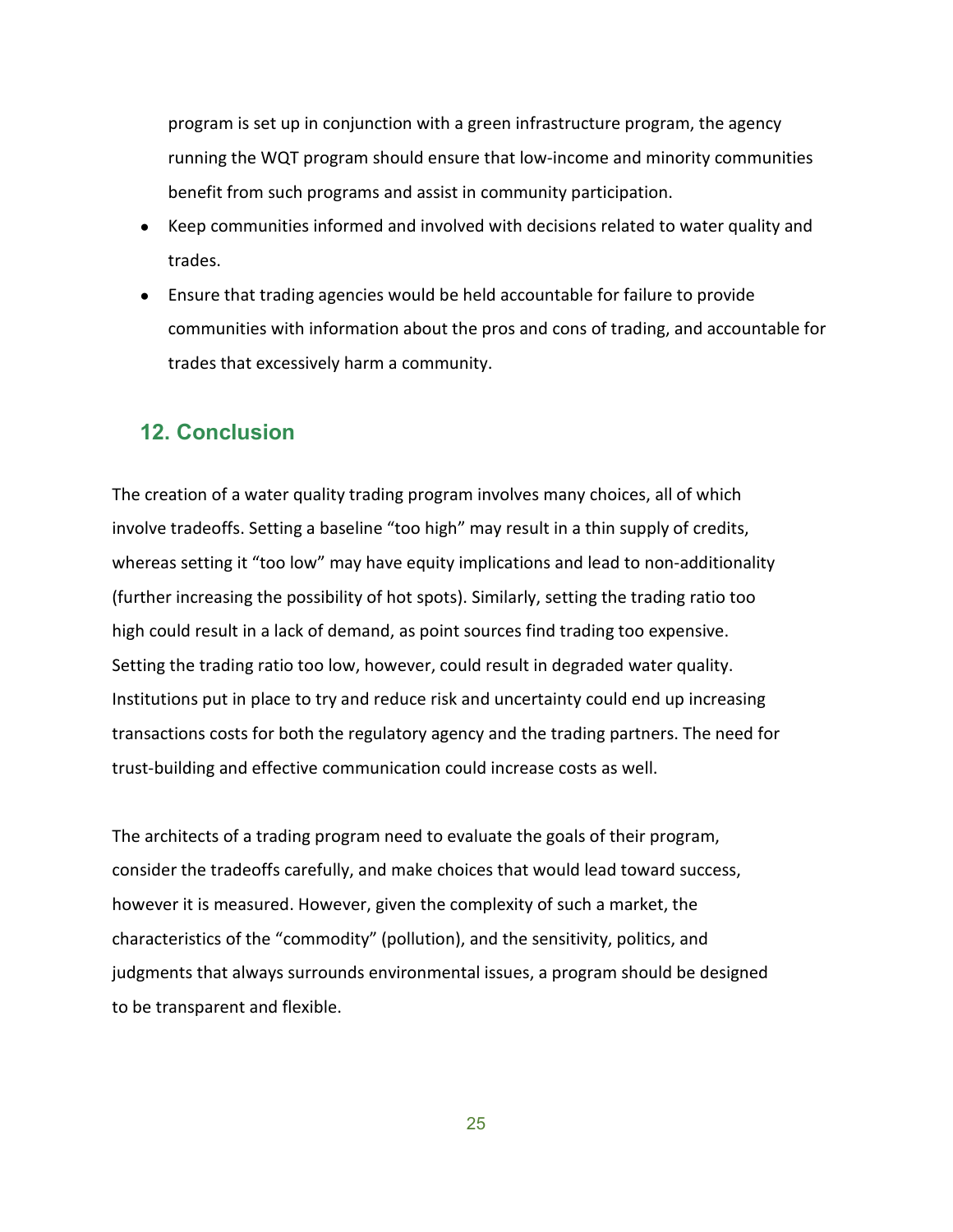The National Network on Water Quality Trading outlined six principles that should guide the formation of a water quality trading program. A well-designed program should:

- "Effectively accomplish regulatory and environmental goals;
- Be based on sound science;
- Provide sufficient accountability, transparency, accessibility, and public participation to ensure that promised water quality improvements are delivered;
- Produce no localized water quality problems;
- Be consistent with the CWA regulatory framework; and
- Include appropriate compliance and enforcement provisions to ensure long-term success" (Willamette Partnership et al., 2015)

Success is not guaranteed, even if all of these principles are followed. Recall from Section 1 that three environments are required for a successful trading program: an amenable physical environment, an appropriate economic environment, and a friendly institutional environment. These three conditions are intertwined and interconnected, in that changes to one type environment will change the other two. By creating the conditions under which these environments can thrive, the policy maker can set the stage for a successful program.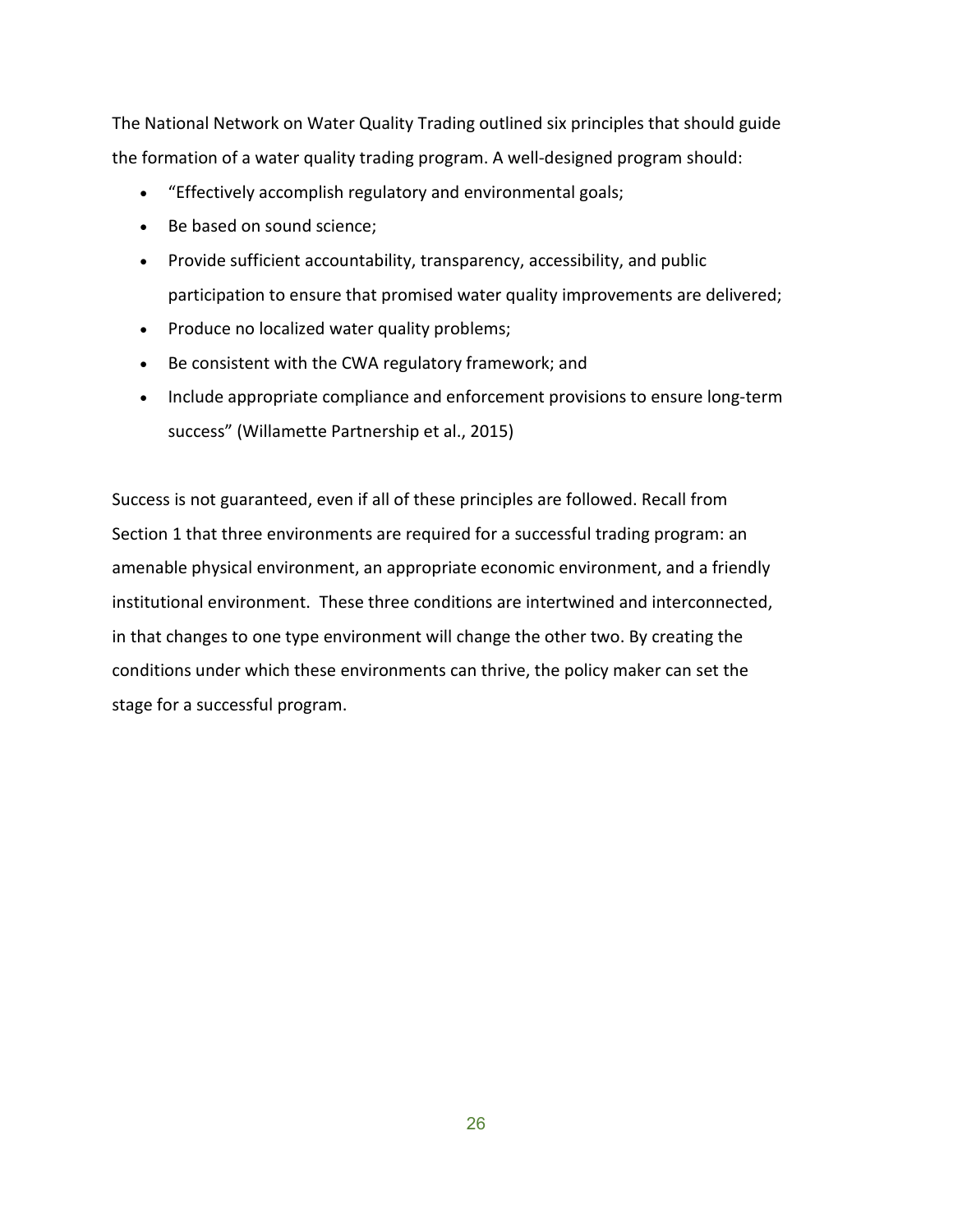# **13. References**

- American Farmland Trust. (2013). *What Water Quality Trading Programs Need to Know Before Setting Agricultural Baselines*. American Farmland Trust.
- Breetz, H. L., Fisher-Vanden, K., Jacobs, H., & Schary, C. (2005). Trust and Communication: Mechanisms for Increasing Farmers' Participation in Water Quality Trading. *Land Economics*, *81*(2), 170–190. https://doi.org/10.3368/le.81.2.170
- DeBoe, G., & Stephenson, K. (2016). Transactions costs of expanding nutrient trading to agricultural working lands: A Virginia case study. *Ecological Economics*, *130*, 176–185. https://doi.org/10.1016/j.ecolecon.2016.06.027
- Dernoga, M. A., Wilson, S., Jiang, C., & Tutman, F. (2015). *Environmental justice disparities in Maryland's watershed restoration programs*. https://pubag.nal.usda.gov/catalog/5474698
- Duke, J. M., McGrath, J., Fiorellino, N. M., Monteith, T., & Rosso, E. (2014). *Additionality in Water Quality Trading: Evidence from Maryland's Nutrient Offset Program* (APEC RR14- 06). Applied Economics and Statistics, Department of Delaware.
- Environmental Protection Agency. (2003). 68 FR 1608: Water Quality Trading Policy; Issuance of Final Policy. *Federal Register*, *68*(1608).

https%3A%2F%2Fwww.govinfo.gov%2Fapp%2Fdetails%2FFR-2003-01-13%2F03-620

- Fox, J., Gardner, R. C., & Maki, T. (2011). Stacking Opportunities and Risks in Environmental Credit Markets. *Environmental Law Review*, *41*, 5.
- Gasper, R. R., Selman, M., & Ruth, M. (2012). Climate co-benefits of water quality trading in the Chesapeake Bay watershed. *Water Policy*, 9.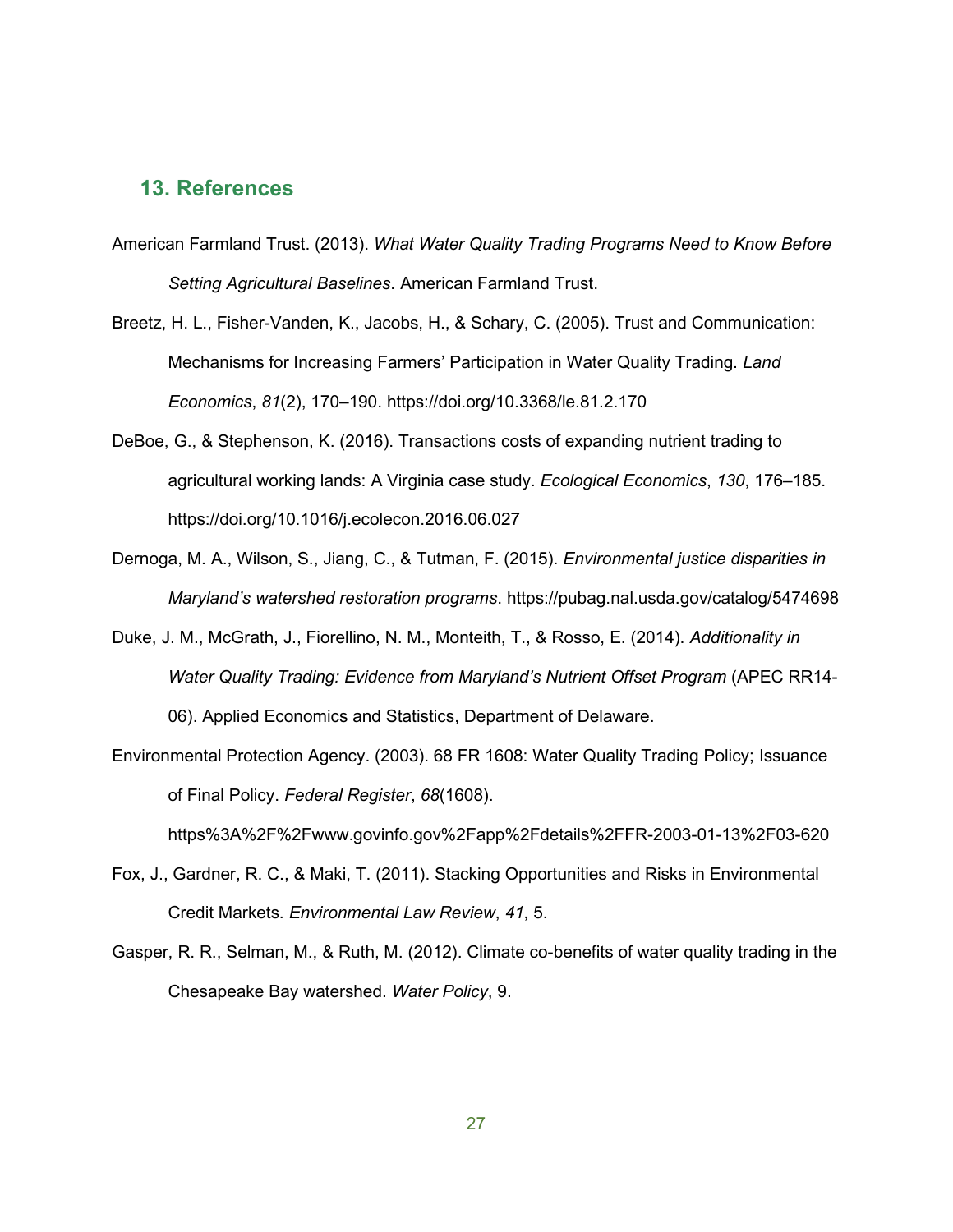- Ghosh, G., Ribaudo, M., & Shortle, J. (2011). Baseline requirements can hinder trades in water quality trading programs: Evidence from the Conestoga watershed. *Journal of Environmental Management*, 9.
- Ghosh, G. S., & Shortle, J. S. (2009). *Water Quality Trading When Nonpoint Pollution Loads are Stochastic*. Institute for Future Energy Consumer Needs and Behavior. http://www.ssrn.com/abstract=1620502

Graziani, M. (2007). *Comparing Selected Water Quality Trading Rules & Policies*.

- Greenhalgh, S., & Selman, M. (2012). Comparing Water Quality Trading Programs: What Lessons Are There To Learn? *Journal of Regional Analysis and Policy*, *42*(2), 23.
- Hoag, D. L. K., Arabi, M., Osmond, D., Ribaudo, M., Motallebi, M., & Tasdighi, A. (2017). Policy Utopias for Nutrient Credit Trading Programs with Nonpoint Sources. *JAWRA Journal of the American Water Resources Association*, *53*(3), 514–520. https://doi.org/10.1111/1752-1688.12532
- Horan, R. D., & Shortle, J. S. (2005). When Two Wrongs Make a Right: Second‐Best Point‐ Nonpoint Trading Ratios. *American Journal of Agricultural Economics*, *87*(2), 340–352. https://doi.org/10.1111/j.1467-8276.2005.00726.x
- Keller, A. A., Chen, X., Fox, J., Fulda, M., Dorsey, R., Seapy, B., Glenday, J., & Bray, E. (2014). Attenuation Coefficients for Water Quality Trading. *Environmental Science & Technology*, *48*(12), 6788–6794. https://doi.org/10.1021/es500202x
- Kieser, M. (2000). Phosphorus Credit Trading in the Kalamazoo River Basin: Forging Nontraditional Partnerships. *Los Angeles*, 196.
- Lentz, A. H., Ando, A. W., & Brozović, N. (2014). Water Quality Trading with Lumpy Investments, Credit Stacking, and Ancillary Benefits. *JAWRA Journal of the American Water Resources Association*, *50*(1), 83–100. https://doi.org/10.1111/jawr.12117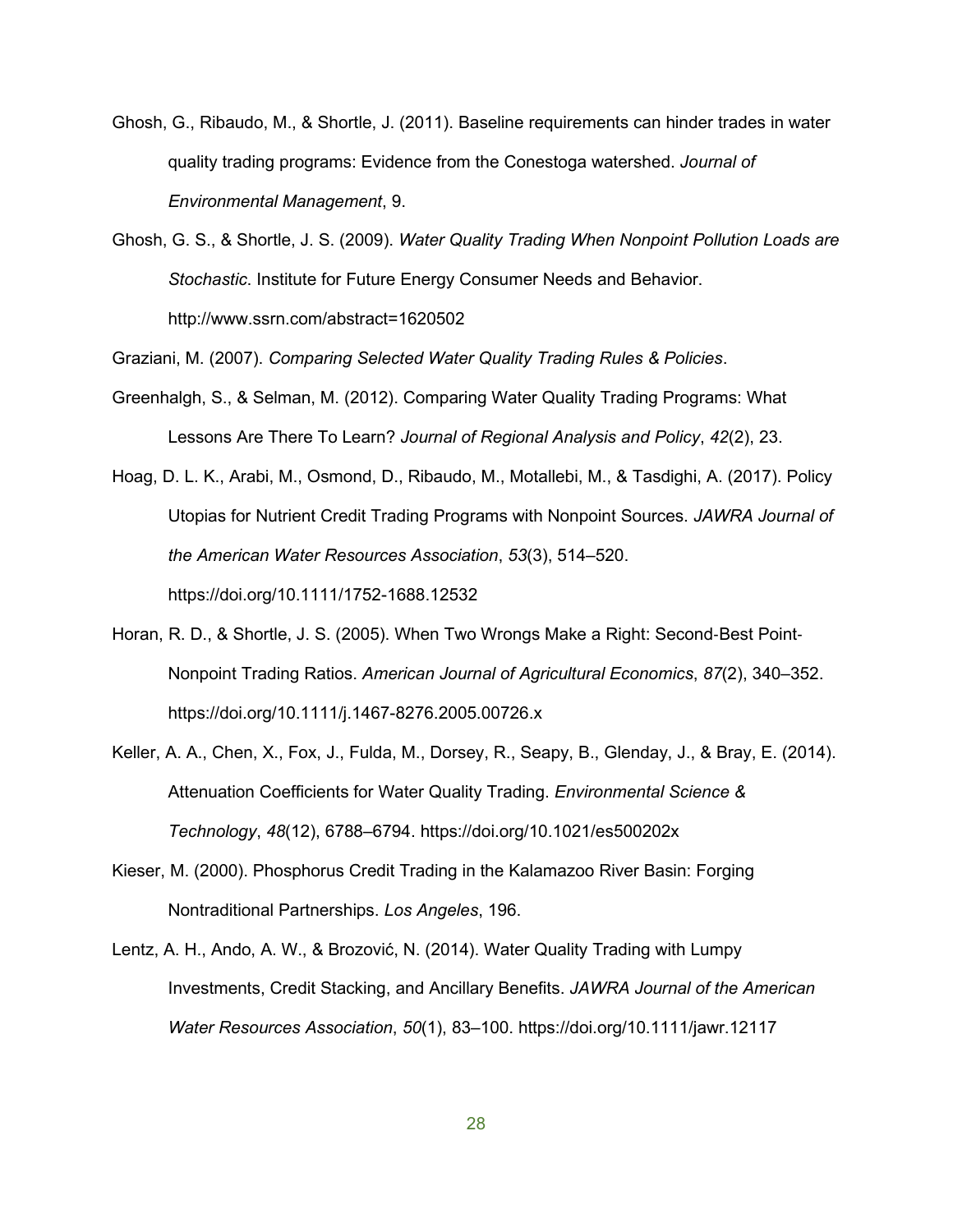- Liu, P., & Swallow, S. K. (2016). Integrating cobenefits produced with water quality BMPs into credits markets: Conceptualization and experimental illustration for EPRI's Ohio River Basin Trading: INTEGRATING COBENEFITS PRODUCED WITH WATER QUALITY BMPS. *Water Resources Research*, *52*(5), 3387–3407. https://doi.org/10.1002/2015WR018130
- Malik, A., Letson, D., & Crutchfield, S. (1993). Point/Nonpoint Source Trading of Pollution Abatement: Choosing the Right Trading Ratio. *American Journal of Agricultural Economics*, *75*, 959–967.

Mangelsdorf, A. (2018). *California Regional Water Quality Control Board*. 11.

- Mariola, M. J. (2012). Farmers, trust, and the market solution to water pollution: The role of social embeddedness in water quality trading. *Journal of Rural Studies*, *28*(4), 577–589. https://doi.org/10.1016/j.jrurstud.2012.09.007
- Morgan, C., & Wolverton, A. (2005). *Water Quality Trading in the United States*. National Center for Environmental Economics.
- Motallebi, Marzeih, O'Connel, C., Hoag, D., & Osmond, D. (2016). Role of Conservation Adoption Premiums on Participation in Water Quality Trading Programs. *Water*, *8*(245), 13.
- Motallebi, Marzieh, Hoag, D. L., Tasdighi, A., Arabi, M., Osmond, D. L., & Boone, R. B. (2018). The impact of relative individual ecosystem demand on stacking ecosystem credit markets. *Ecosystem Services*, *29*, 137–144. https://doi.org/10.1016/j.ecoser.2017.12.010
- Nguyen, N. P., Shortle, J., Reed, P. M., & Nguyen, T. T. (2013). Water quality trading with asymmetric information, uncertainty and transaction costs: A stochastic agent-based simulation. *Resource and Energy Economics*, *25*(1), 31.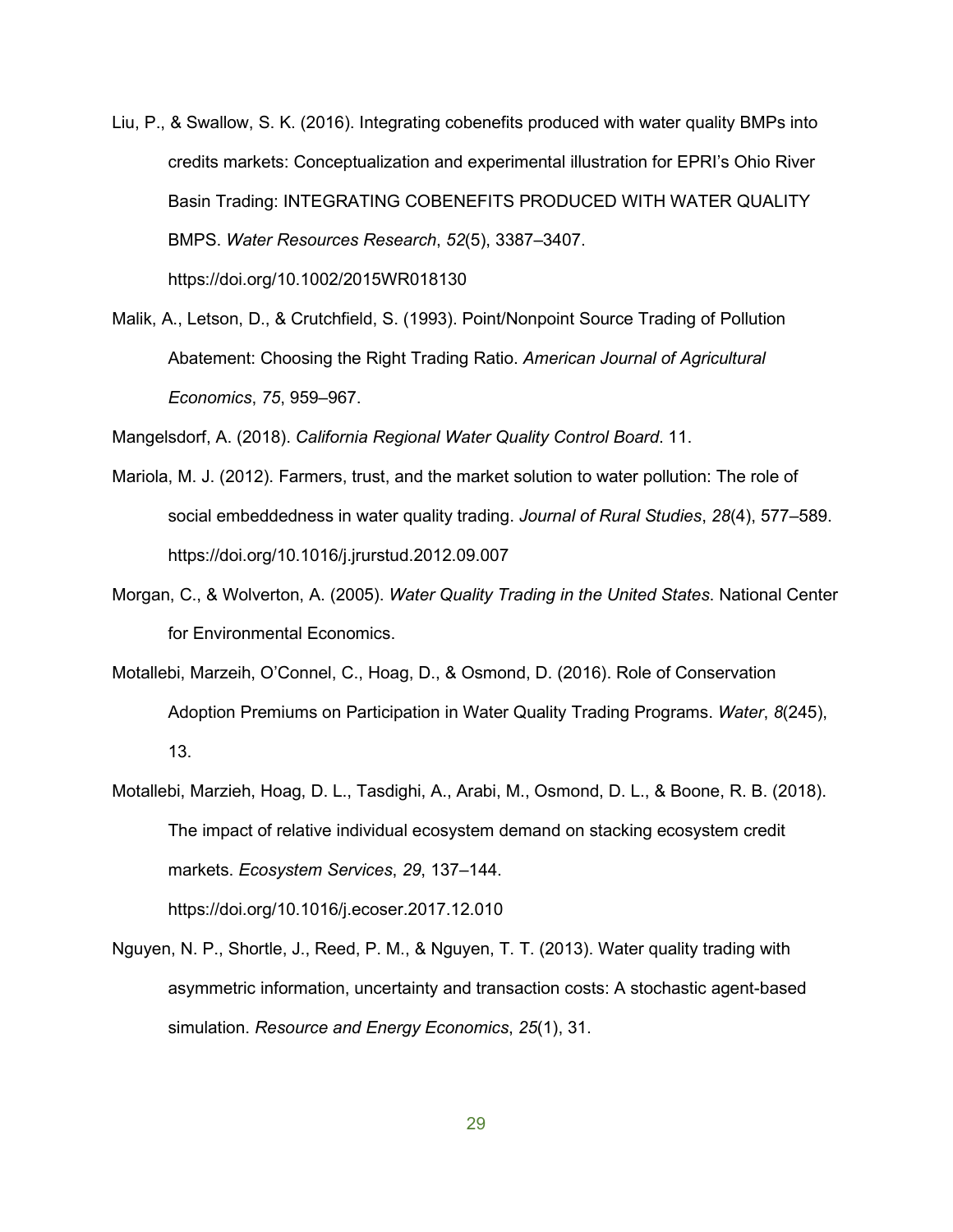- O'Hara, J. K., Walsh, M. J., & Marchetti, P. K. (2012). Establishing a Clearinghouse to Reduce Impediments to Water Quality Trading. *Journal of Regional Analysis and Policy*, *42*(2), 139–150.
- Rees, G., & Stephenson, K. (2014, December 10). *Transactions Costs of Water Quality Trading Programs*.
- Ribaudo, M., & Savage, J. (2014). Controlling non-additional credits from nutrient management in water quality trading programs through eligibility baseline stringency. *Ecological Economics*, *105*, 233–239. https://doi.org/10.1016/j.ecolecon.2014.06.017
- Ribaudo, M., Savage, J., & Talberth, J. (2014). Encouraging Reductions in Nonpoint Source Pollution through Point‐nonpoint Trading: The Roles of Baseline Choice and Practice Subsidies. *Applied Economic Perspectives and Policy*, *36*(3), 560–576. https://doi.org/10.1093/aepp/ppu004
- Ross, D. (2019). *Updating the Environmental Protection Agency's (EPA) Water Quality Trading Policy to Promote Market-Based Mechanisms for Improving Water Quality*. U.S. Environmental Protection Agency. https://www.epa.gov/sites/production/files/2019- 02/documents/trading-policy-memo-2019.pdf
- Steinzor, R. I., Verchick, R. R. M., Vidargas, N. W., & Huang, L.-Y. (2012). *Fairness in the Bay: Environmental Justice and Nutrient Trading* (SSRN Scholarly Paper ID 2139116). Social Science Research Network. https://doi.org/10.2139/ssrn.2139116
- US Environmental Protection Agency Office of Wastewater Management. (2009). *Water Quality Trading Toolkit for Permit Writers*.
- Walker, S., & Selman, M. (2014). *Addressing Risk and Uncertainty in Water Quality Trading Markets*. World Resources Institute.
- Willamette Partnership, World Resrouces Institute, & National Network on Water Quality Trading. (2015). *Building a Water Quality Trading Program: Options and Considerations*.